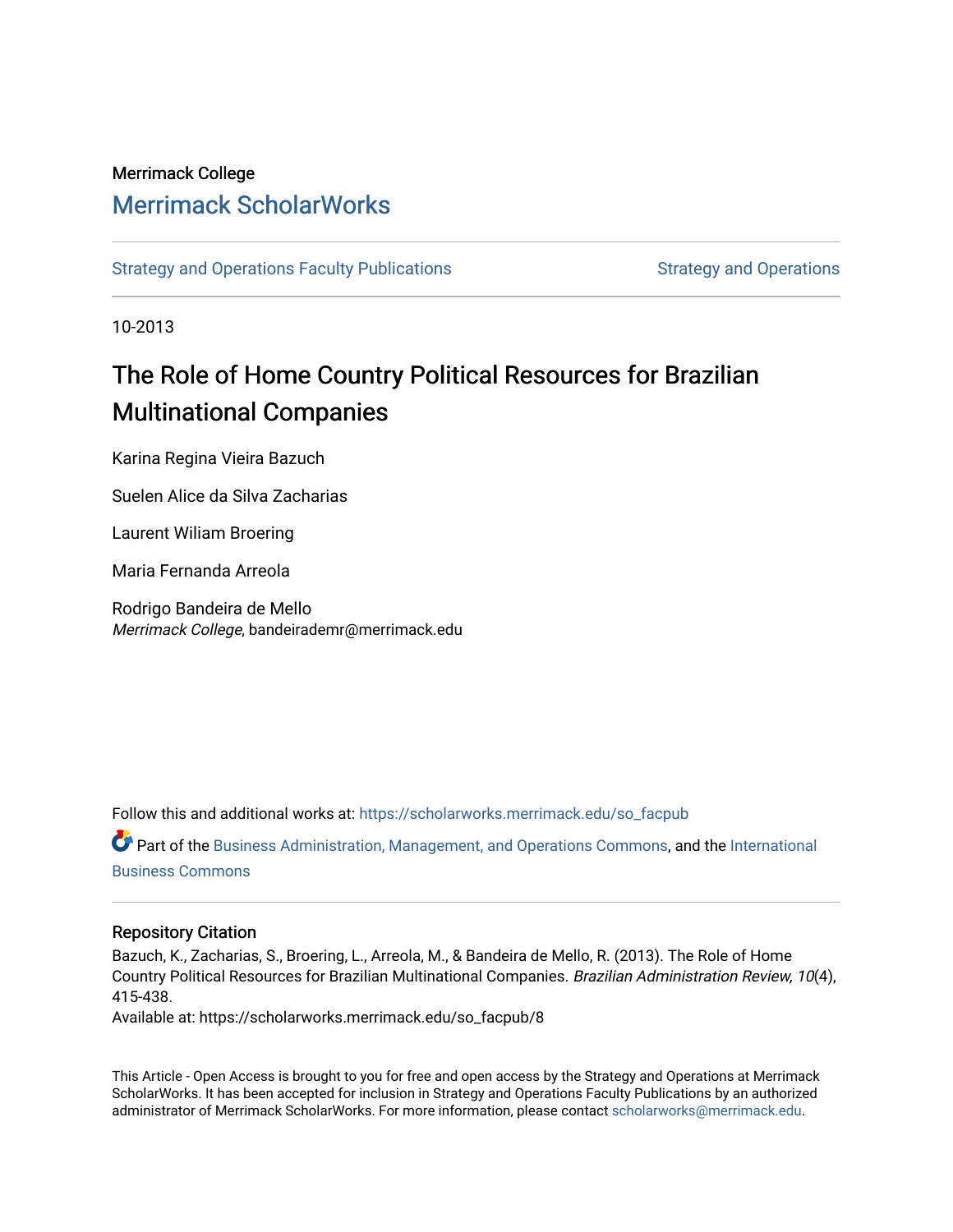

Available online at http://www.anpad.org.br/bar

BAR, Rio de Janeiro, v. 10, n. 4, art. 3, pp. 415-438, Oct./Dec. 2013



## **The Role of Home Country Political Resources for Brazilian Multinational Companies**

**Karina Regina Vieira Bazuchi** E-mail address: kari\_bazuchi@yahoo.com.br Fundação Getúlio Vargas - FGV-EAESP Av. 9 de Julho, 2029, Bela Vista, 01313-902, São Paulo, SP, Brazil.

**Suelen Alice da Silva Zacharias** E-mail address: suelen.zacharias@gmail.com Fundação Getúlio Vargas - FGV-EAESP Av. 9 de Julho, 2029, Bela Vista, 01313-902, São Paulo, SP, Brazil

**Laurent Wiliam Broering** E-mail address: laurent.broering@gmail.com Fundação Getúlio Vargas - FGV-EAESP Av. 9 de Julho, 2029, Bela Vista, 01313-902, São Paulo, SP, Brazil

**Maria Fernanda Arreola** E-mail address: fernanda.arreola@gmail.com Fundação Getúlio Vargas - FGV-EAESP Av. 9 de Julho, 2029, Bela Vista, 01313-902, São Paulo, SP, Brazil

**Rodrigo Bandeira-de-Mello**

E-mail address: rodrigo.bandeira.demello@fgv.br Fundação Getúlio Vargas - FGV-EAESP Av. 9 de Julho, 2029, Bela Vista, 01313-902, São Paulo, SP, Brazil

**Received 31 October 2012; received in revised form 25 June 2013 (this paper has been with the authors for two revisions); accepted 24 July 2013; published online 1st October 2013.**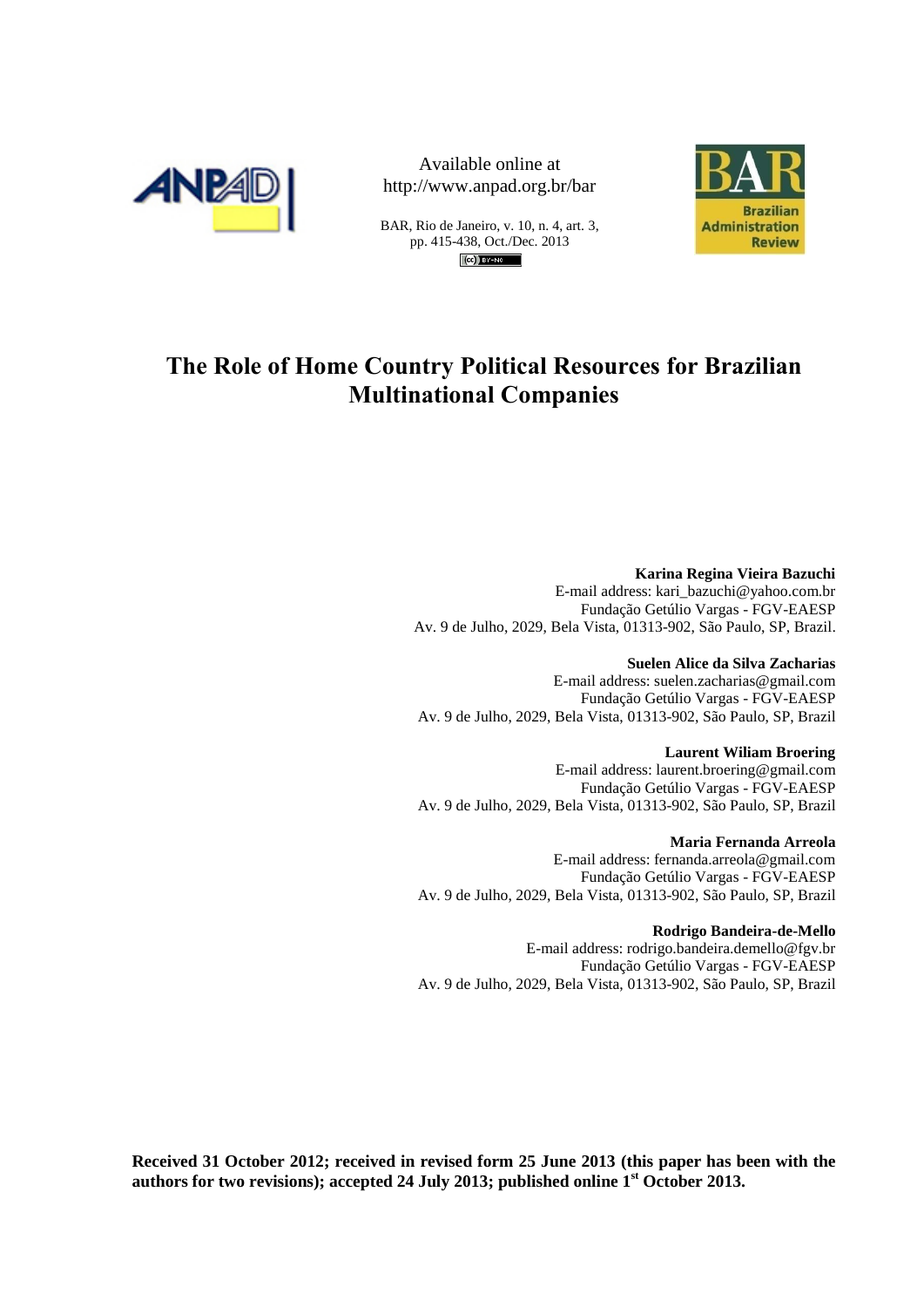#### **Abstract**

This paper aims to analyze the interactions between home country governments and Developing Country Multinational Companies (DMNCs). Drawing on evidence from the Brazilian political environment and Brazilian multinationals we investigate the mechanisms governments use to influence the internationalization process of domestic companies and firms' political strategic responses to shape the political institutional environment in which they operate. We argue that foreign direct investment (FDI) outflows from developing economies need to be explored given specific country level contextual factors, such as high levels of government involvement. Our main findings support this idea and indicate that home country governments use a series of formal and informal mechanisms in order to drive the international expansion of DMNCs in both the entry and consolidation phases. Moreover, DMNCs political behavior in the home country political environment accounts for an important part of their strategy to develop political resources and obtain above average returns from governmental benefits.

**Key words**: competitive advantage; interactions between companies and governments; developing country multinational companies.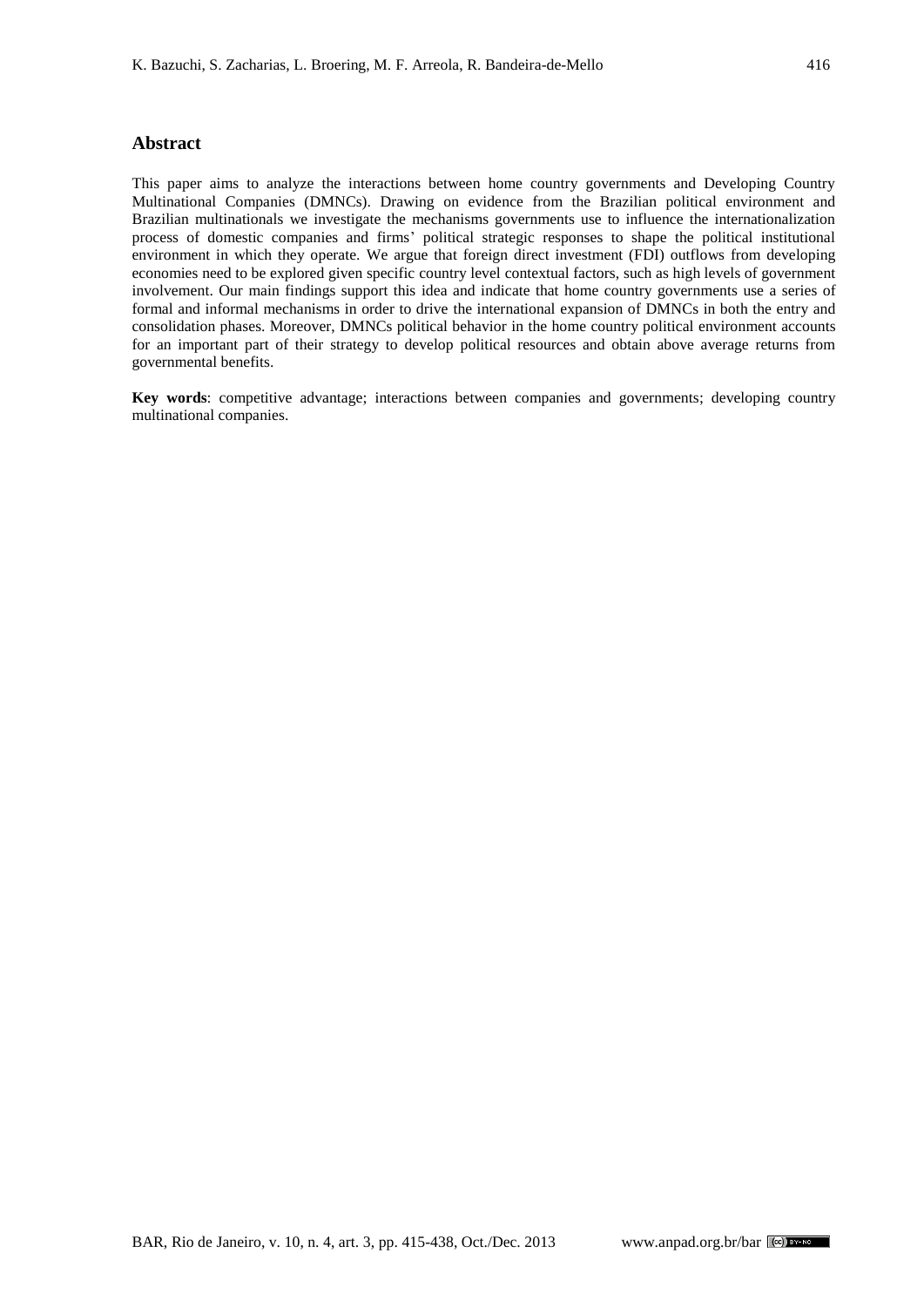## **Introduction**

This paper aims to analyze the interactions between home country governments and Developing Country Multinational Companies (DMNCs). Building on evidence from the Brazilian political environment and Brazilian multinationals, we uncover the mechanisms of government influence in the internationalization process of domestic companies and firms' political strategic responses to shape public policy process. The research seeks to contribute to a growing body of studies oriented towards understanding DMNCs' international insertion. DMNCs have been shown to have different strategic choices that can be explained by their context, country of origin, industry and size [\(Ramamurti, 2012\)](#page-20-0). We intent to explore how the political component embedded in international business activity has an influence in such choices and impacts DMNC entrance in new markets, a subject that has been only marginally discussed by International Business (IB).

Recent interest in understanding the internationalization of DMNCs was motivated by a systemic change in global FDI flows. In 2010, developing and transition economies share of global FDI outflows increased to 28%, up from 15% in 2007 (United Nations Conference on Trade and Development [\[UNCTAD\], 2011\)](#page-20-1), while during the 1980's DMNCs accounted only for shares between 3 to 9.6 % of world outward FDI. Furthermore, DMNCs have special particularities that influence their international strategies. They are generally state-owned or recently privatized companies organized in business groups, which together accounted for a third of the emerging world's foreign direct investment in the period of 2003-10, according to data from [UNCTAD \(2012\);](#page-20-2) they have adopted distinctive approaches to internationalization [\(Goldstein, Bonaglia, & Mathews,](#page-18-0) 2006); and developed a symbiotic relationship with governments (Schneider [& Soskice, 2009\)](#page-20-3). Thus, FDI outflows from developing countries should be understood considering contextual factors such as high levels of government involvement, industry structures, ownership patterns, and business law enforcement [\(Wright, Filatotchev, Hoskisson,](#page-21-0) & Peng, 2005).

Despite the fact that the political environment is pointed out as a constrainer or supporter of DMNCs strategies, only anecdotal information exists about how, and through which mechanisms, the interaction between DMNCs and governments occurs. This paper fills this gap by providing an indepth analysis about the mechanisms of interaction between multinationals and home country governments based on evidence from Brazil, a democracy with a history of both developmental and liberal governments. First, it investigates the influence of the Brazilian government as a driver of the international expansion of domestic firms in both entry and consolidation phases in the foreign market. Second, our research focuses on the political component of multinational corporations' (MNCs) strategies, incorporating firms as actors not only constrained by the political institutional environment, but also able to influence policy outcomes. Most IB studies take institutions for granted or only as constraint factors, focusing on how MNCs can mitigate political risk when host countries impose fiscal and regulatory reforms or restrictions to finance mechanisms [\(Henisz, 2000;](#page-18-1) [Holburn & Zelner,](#page-19-0)  [2010\)](#page-19-0). In fact, in developing countries, political activity is an alternative corporate strategy to overcome lack of market institutional support. While Corporate Political Activity (CPA) and IB streams together provide a broad perspective of international business-government interactions, there is a great need for a better integration of the two literatures [\(Blumentritt & Night, 2002\)](#page-17-0). Studies about MNE-government relations tend to stand by themselves, without attempting to integrate explicitly into MNC theory [\(Boddewyn, 1988\)](#page-17-1).

To examine the mechanisms of DMNCs-government interaction we first present a brief review about the role assigned to home country governments on IB research and the literature about corporate political strategy. We also point to the relevance of industrial and foreign trade policies in shaping the importance that political connections have gained in the case of DMNCs. We then describe our research methodology, our study sample and our main findings, proposing constructs to classify DMNC–home country government mechanisms of interaction. Finally, we present our conclusion and discuss evidence that suggest an association between DMNCs political behavior and above average benefits from home country government.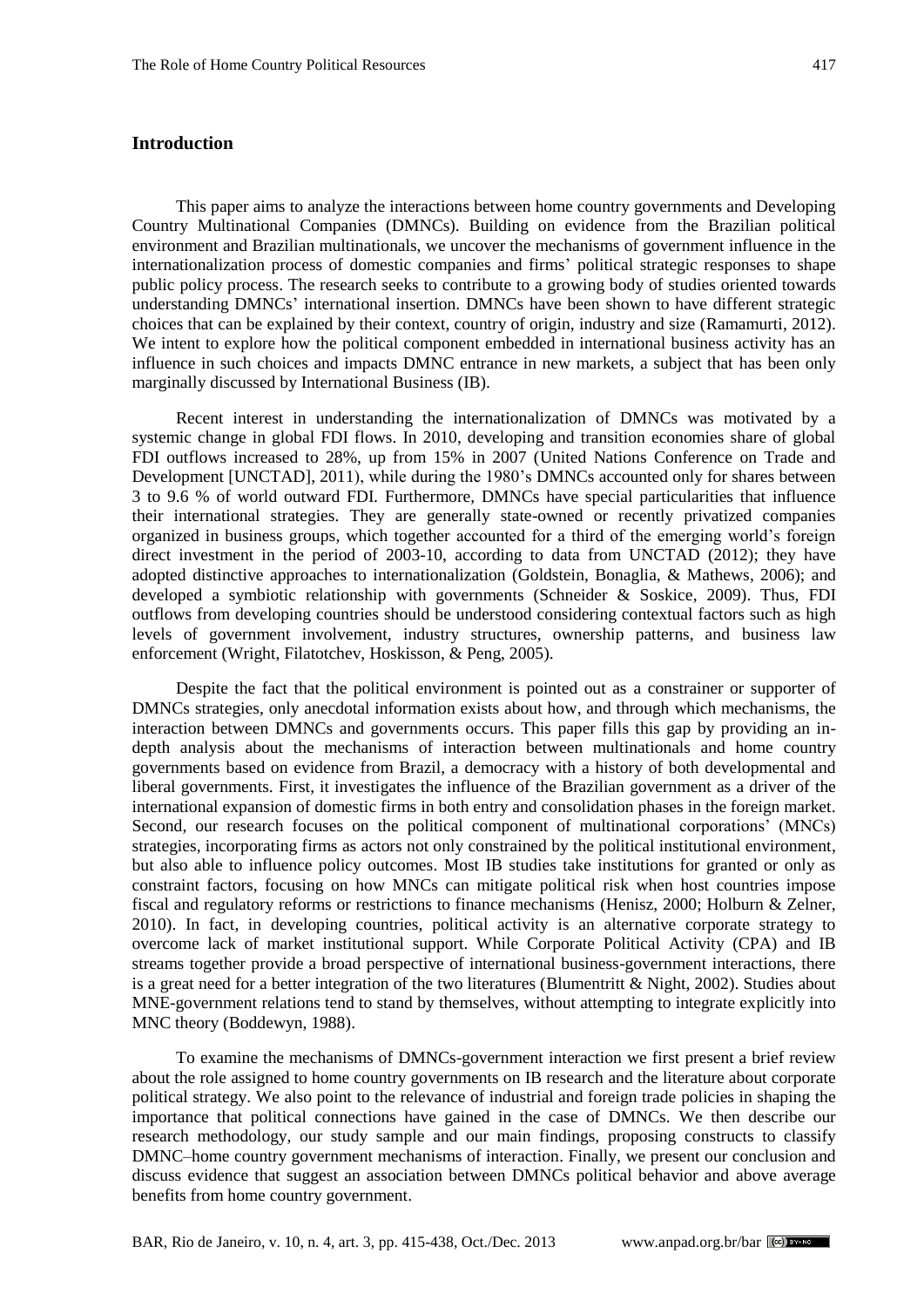## **DMNCs and the Role of the Home Country Government**

Governments meaningfully affect firms' performance, operations and governance, and the market environment in which they compete [\(Marcus, Kaufman,](#page-19-1) & Beam*,* 1987) because of the way they distribute the burdens and benefits among firms. As [Boddewyn \(1988\)](#page-17-1) stressed, non-market actors, such as governments, support market transactions through power and other noneconomic sanctions and, therefore, need to be accounted for in the IB perspective. Governments can subsidize financial resources, create and enforce jurisdiction on hostile acquisitions, release public tenders and own effective controlling interest in corporate entities, as in state-owned companies and sovereign funds, facilitate MNCs' market access, dialogue with foreign governments and international organizations, and even impose barriers to the transfer of factors of production and ownership control. They are aware that through MNCs they develop the ability to connect the local economy to the outside world [\(Luo, 2004\)](#page-19-2) and can implement public policies, such as industrial and foreign policy.

In many emerging economies, globalization and an exogenous increase in the portion of the economy that was exposed to international competition have induced changes in economic preferences and market and political power reorganization. Although exogenous forces have spread market reforms and an increase in internationalization levels in many countries, policy outcomes can only be explained at a country specific level. This is because differences in actor's preferences are not directly reflected as changes in domestic policies; they are mediated by institutions (Garret & [Lange, 1995\)](#page-18-2).

Since it is our interest in this paper to understand domestic policies that support firm internationalization, it is necessary to look at both the political conflict shaped by the preferences of different actors, weighted by their market power and their propensity for collective action and the role of extant political and macroeconomic institutions of a country.

[Garret and Lange \(1995\)](#page-18-2) support that governments' responsiveness to changes in domestic preferences will vary significantly according to institutional arrangements, considering regime type (how easy is to challenge the policies of the incumbent government), the level of government dependence on the core group that support the status quo, the number of veto points in the political system (inversely correlated) and the level to which authority over policy rests in the hands of independent bureaucratic agencies.

One of the most interesting features that characterized the DMNC internationalization process is the involvement of developing country governments that support international activities of firms from their country [\(Sargent & Ghaddar, 2001\)](#page-20-4). This involvement responds to historical paths that are not shared by their developed country counterparts. As presented by [Gammeltoft, Pradhan, and Goldstein](#page-18-3) [\(2010\)](#page-18-3) in the special issue of the Journal of International Management, in emerging economies.

Central and local governments play a larger and more active role in the economy, and firms tend to be more attuned to government priorities and preferences. Government support also provides emerging economy firms with privileged access to certain inputs, preferential financing, subsidies and other support (p. 1).

For instance, researchers divide the expansion of emerging multinationals into three different periods. In the first wave of internationalization, governments from emerging countries relied on import-substitution policies [\(Lall, 1983\)](#page-19-3) and consequently stimulated production directed at the domestic market. The second wave, dominated by Asian firms, was defined by export-oriented industrialization, which targeted the creation of large players that could seek previously unavailable assets and markets, allowing local firms to build their international competitiveness [\(Rasiah,](#page-20-5)  Gammeltoft, [& Jiang, 2010\)](#page-20-5). This second wave led to the growth of many of the central actors of the third wave of Internationalization, [\(Rasiah](#page-20-5) *et al.*, 2010), which brought more market power (especially for firms trading in natural resources).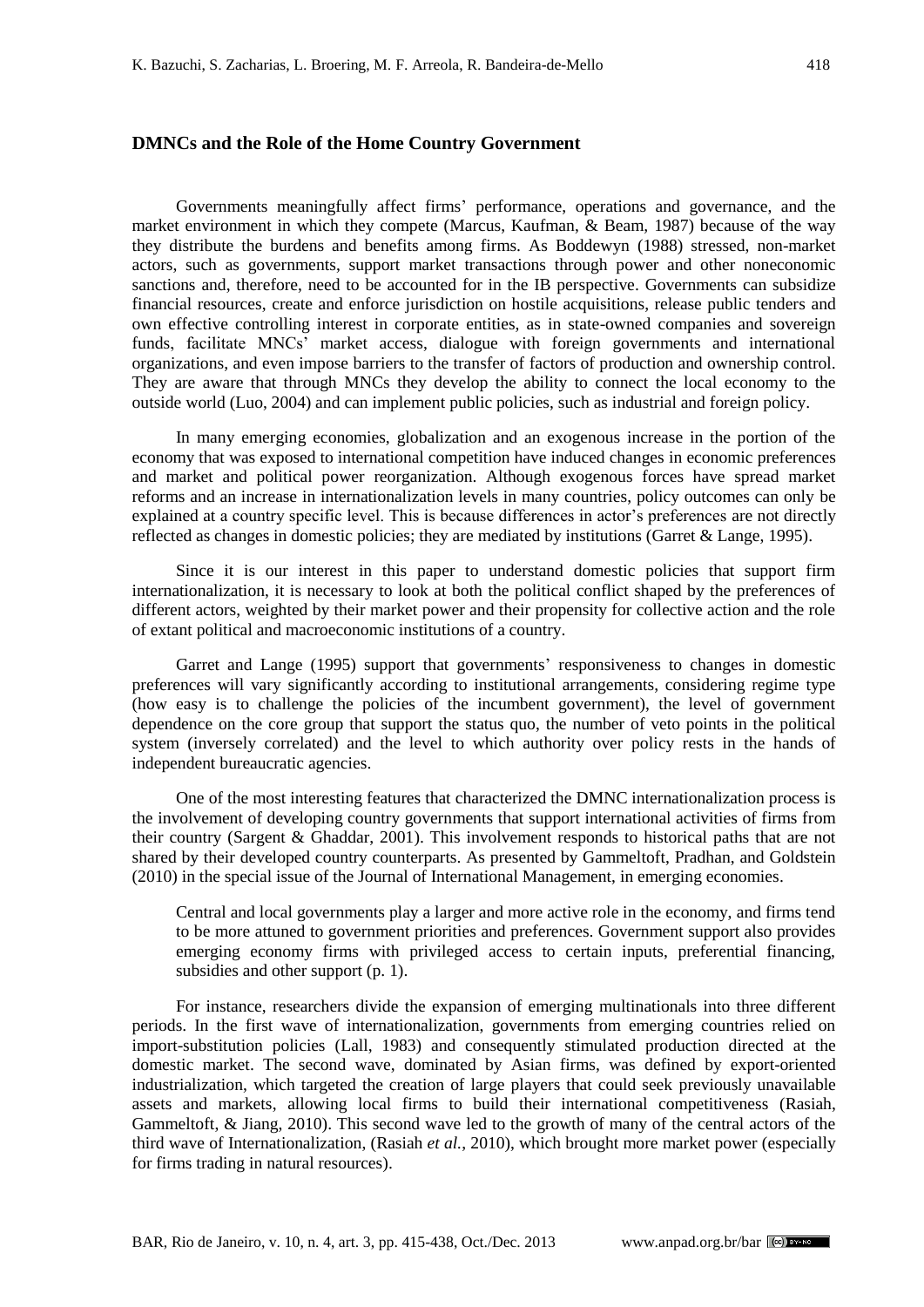Industrial and trade policies were key drivers for the increase in OFDI coming from these nations [\(Rasiah](#page-20-5) *et al.*, 2010). Governments had a special interest in capturing the benefits that can result from OFDI and in regulating the way in which these policies affected their internal positioning. This resulted in a number of protectionist policies in Asia and Latin America, that for the latter represented the surge of organized sectors of production safeguarded by tariff walls [\(Etzkowitz](#page-18-4) & [Brisolla, 1999\)](#page-18-4).

In our view, the case of Brazil is representative of many emerging economies as it shares many of the steps that came into defining a policy agenda. Specifically Brazil places a lot of importance in its industrial policies as part of its effort to become a player in the international arena  $(1 \& 5)$ . The government has had an important involvement in the creation of policies that support sectors deemed strategic, such as the automotive and petrochemical industries [\(Shapiro, 1994\)](#page-20-6) and currently holds an ownership position in many of the most internationalized DMNCs in the country (6).

In reality, policy changes come as part of an effort to adapt emerging economies' procedures and mechanisms of interaction with companies against those from developed countries, since DMNCs have unique characteristics and behaviors [\(Sargent & Ghaddar, 2001\)](#page-20-4). DMNCs develop different competences in comparison to traditional MNCs, such as cost advantages and political competences, due to contextual characteristics like their history in unstable political and economic environments and less capital-intensive markets. Emerging economies suffered from a remarkable failure to build up firm-specific advantages to drive FDI and make it profitable [\(Murtha & Lenway, 1994\)](#page-19-4). Local governments tend to engage and even coordinate regulatory and financing activities in order to compensate for the late mover position of DMNCs [\(Rasiah](#page-20-5) *et al.*, 2010).

Current literature covers only a few issues regarding home country government influence on DMNC internationalization. For example, DMNCs' experience in turbulent political environments can have a positive effect on the development of political capabilities; *i.e.*, organizational capabilities for assessing policy risk and managing the policy-making process, which can be transferred to operations in similar institutional environments and guarantee DMNCs a competitive advantage in comparison to MNCs from developed countries [\(Holburn & Zelner, 2010\)](#page-19-0). The literature also suggests that FDI can be an escape response to home country factors such as high tax rates [\(Caves, 1996\)](#page-18-5) and lack of institutional alignment with firm's needs [\(Witt & Lewin, 2007\)](#page-20-7).

## **Multinational political activity**

The way in which governments and firms interact is one of the key components of MNC internationalization theories [\(Dunning,](#page-18-6) 1988). Since companies depend on governments to realize their profits, it is important that they be politically underwritten in a way that gives them a high degree of representation [\(Schneider & Soskice, 2009\)](#page-20-3). Through political activity, companies seek to protect themselves from government opportunism (Henisz  $\&$  Williamson, 1999), and to gain legitimacy and political rents resulting from government action as a regulator and factor of production.

The growing entanglement of the public and private sectors has encouraged many corporations to reassess their existing methods for interacting with the government [\(Marcus](#page-19-1) *et al.*, 1987). [Hillman](#page-19-5)  [and Hitt \(1999\)](#page-19-5) developed a framework to account for businesses' political strategic formulation. They argue that firms can employ information, financial incentives and constituency building strategies and this decision depends on the issue, its frequency and also on the political environment of the country in which the firm operates (Blumentritt  $\&$  Night, 2002). There are different mechanisms available, including lobbying, public and government relations, alliances with other firms and bribery [\(Hillman](#page-19-5)  [& Hitt,](#page-19-5) 1999), which can be used individually or combined in order to exploit political rents and to raise the transaction costs for competing firms.

One of the key decisions companies must make regarding their non-market strategies is related to collective versus individual action. Although individual undertaking may lead to superior returns in comparison to industry competitors, the initial decision of establishing a public affairs office and developing public affairs capability is costly and difficult to revoke [\(Blumentritt,](#page-17-2) 2003). According to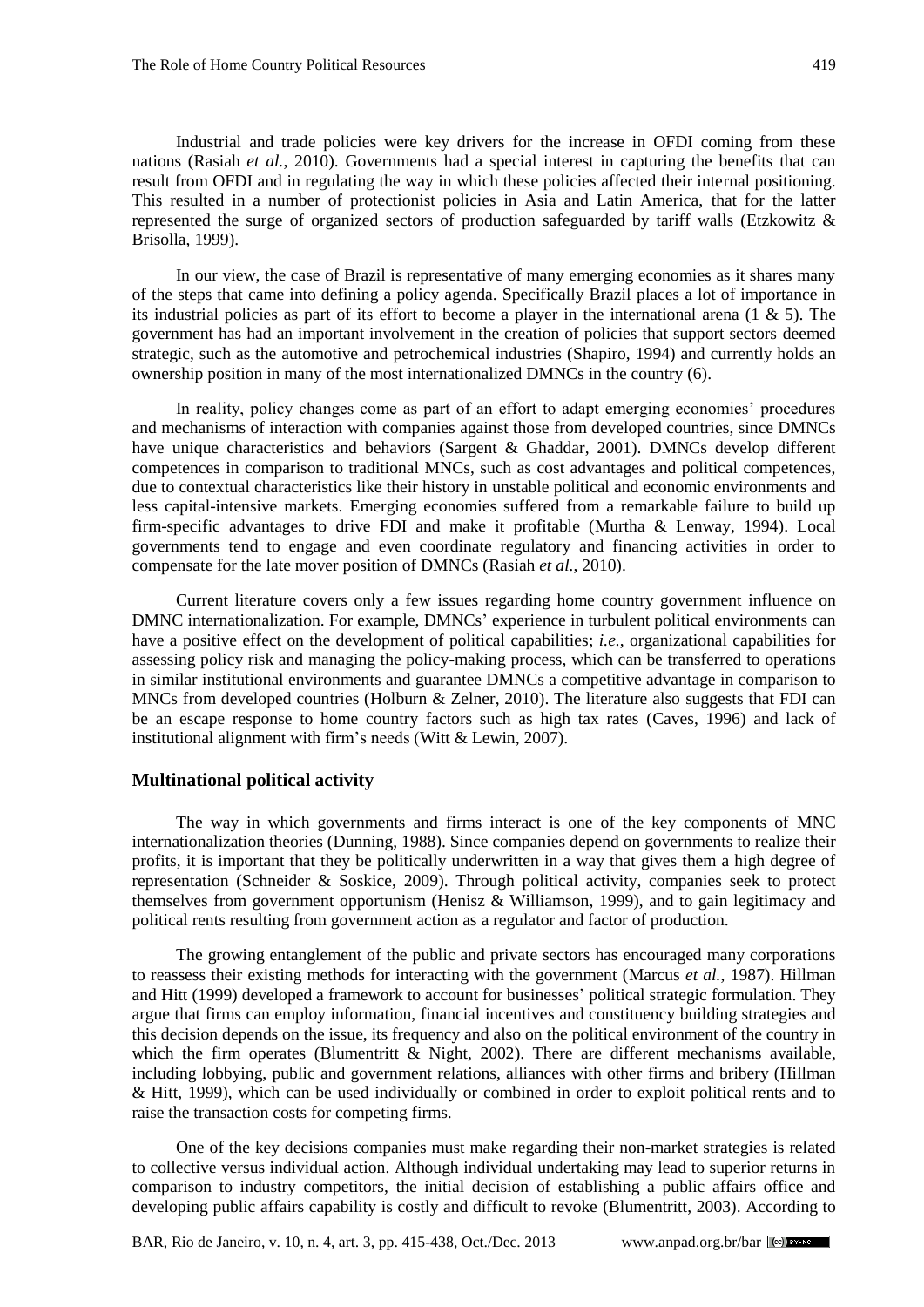transaction cost theory, the coordination in the nonmarket environment will vary according to the frequency of dependencies and the types of human assets (specific/ nonspecific) (Ring & [Van de Ven,](#page-20-8) [1992\)](#page-20-8). When firm and industry interests are congruent, investments in nonspecific human assets at the trade association level are likely to occur. However, interests within industries are often seriously divided and therefore groups cannot engage in frequent and effective collective action, forcing a firm to invest in specific human assets in order to develop political expertise or acquire it from a consulting firm. It is quite plausible that a single firm facing multiple issues of relevant government dependence will pursue each of these strategies simultaneously [\(Marcus](#page-19-1) *et al.*, 1987).

#### **Research Methodology**

We conducted a qualitative analysis in order to uncover the mechanisms of interaction between governments and DMNCs and their effect on a firm's international insertion. As a process data analysis, it provides means to conceptualize events and detect patterns among them [\(Langley, 1999\)](#page-19-6), which can be later categorized and inspire propositions for future research. We chose Brazil, given that most of the country's MNCs are leading companies in their sector [\(Fleury & Fleury, 2009\)](#page-18-8), such as the animal protein industry. The case serves to describe the internationalization of DMNCs as it captures the behavior of companies that have followed similar internationalization paths to those signaled in the literature as traditional of emerging multinationals, such as being late movers and focusing on acquisition [\(Fleury & Fleury, 2011\)](#page-18-9).

Our research was built upon primary information gathered around two Brazilian MNCs, one a public investment agency and one a business association. We also collected secondary data, such as financial and industrial reports, economic indicators and case studies published from 1994 to 2011. Due to the sensitivity of political issues, the secondary data was an important source for understanding the phenomena studied and for making triangulations.

The interviews were conducted from July to October 2011 and addressed not only the companies' own experiences but also changes in industry and competition patterns. We selected two Brazilian MNCs from the animal protein sector listed in the Valor Multinational/Sobeet ranking for most internationalized companies in Brazil. This ranking, published by one of Brazil's most respected business magazines, measures companies' internationalization indices through the number of jobs, assets and revenue aboard. In 2010, firm 1 had net revenue around US\$27.5 billion and a large public shareholder participation owned by a public bank. Firm 2 had net revenue of approximately US\$12.5 billion and is characterized by a good degree of maturity in operational performance, as well as stock ownership by state-owned pension funds.

We interviewed directors, managers and analysts of the areas related to internationalization, institutional and investor relations. We used secondary information to formulate questions directly related to issues of internationalization, investments and public policies. In each interview, at least two researchers were present to take field notes. We recorded the interviews when allowed. Afterwards, we complemented our secondary data with information mentioned by our informants, such as foreign investments, political connections and financial loans.

In order to allow a holistic view of the process we interviewed representatives from an industry federation and an investment promotion agency. Organization 3 is a private industry federation whose mission is to represent industrial interests in society, including in public spheres, by giving assistance on issues like advocacy, market intelligence, customs clearance and trade promotion. Organization 4 is a state investment promotion agency that aims to facilitate dialogue between business and foreign governments to attract foreign direct investment. We complemented interviews with data about public development banks loans, public agency mandates and industrial policy programs.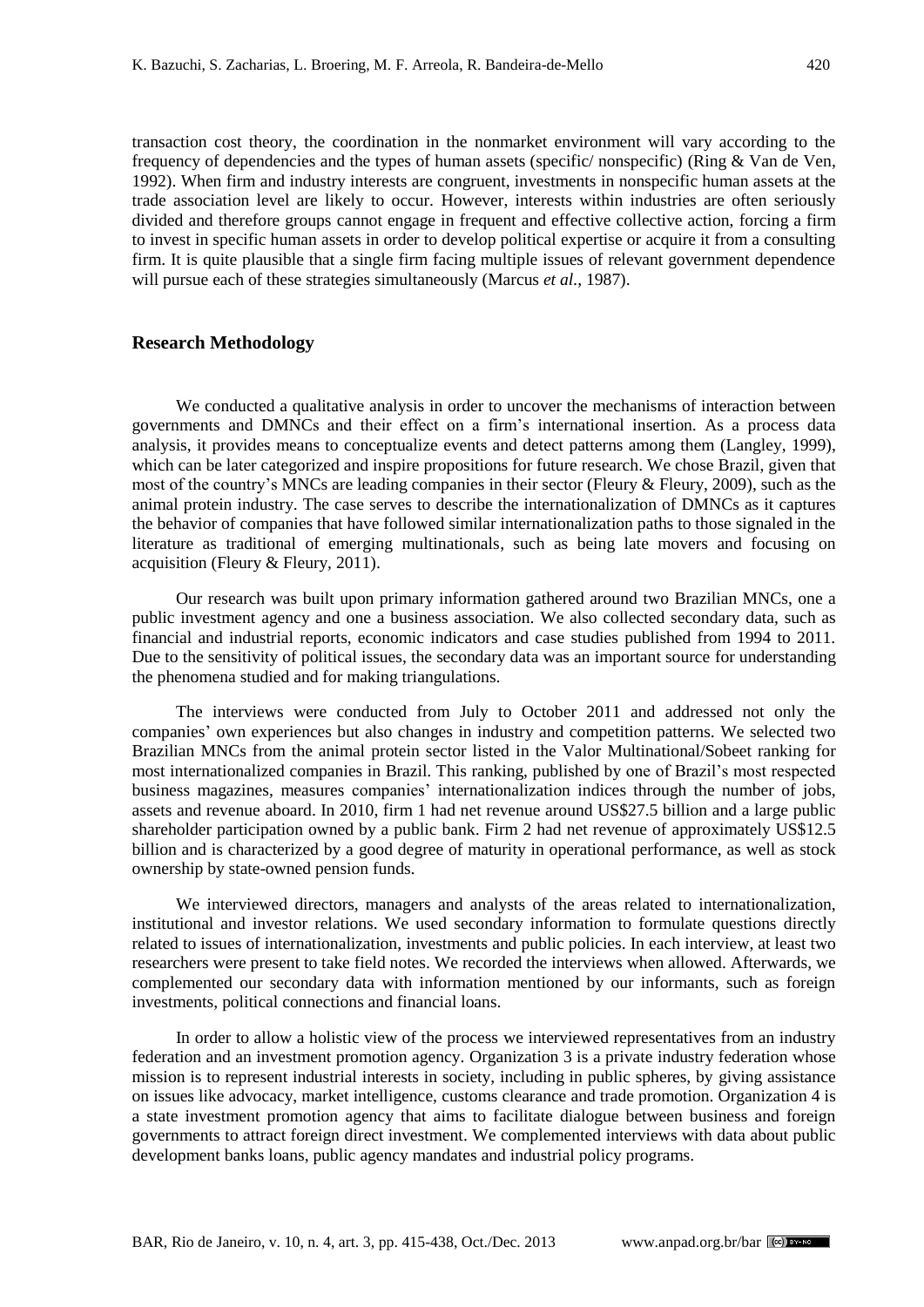The data was collectively analyzed in group sessions in order to increase internal validity. These analysis sessions took place during the period from May 18 until November 24, 2011. The examination was conducted using simple categorical qualitative analysis through an inductive method. The construction of the final conceptual framework was devised as a functional model with data and extant literature integration. In order to further validate our model, we conducted a new data collection, essentially from secondary sources, in order to strengthen, refute and refine the framework developed and avoid mis-fitting data.

As not all relevant information collected from interviewees and secondary sources could be included in our discussion, we have provided an additional annex (Annex A) at the end of this paper, in order to add more evidence on the mechanisms of political influence identified in the research.

## **Discussion and Findings**

This section is divided in two subsections. The first section considers the influence of the Brazilian government in the internationalization process of Brazilian MNCs and describes ways of government's influence considering the institutional channels of dialogue between firms and governments and their level of formality. The second section identifies political strategies used by Brazilian MNCs in their home country environment.

## **Home country government's influence on Brazilian MNCs**

Research connecting business and politics recognizes the role of the government as a regulator and factor of production [\(Boddewyn & Brewer 1994\)](#page-17-3). They have the ability to alter firms' size, market and cost structure and affect the demand for products and services [\(Hillman & Hitt, 1999\)](#page-19-5). In order to do this, governments use many instruments, including but not limited to antitrust legislations, taxation, credit lines and direct purchase.

The Brazilian government's agenda shows a growing interest in national MNCs' activities. Public policies directed to enhance Brazilian companies' competitiveness and international expansion have been developed since the 1990's. Although government's role has changed in comparison to previous periods that were characterized by import-substitution industrialization policies, the government has kept its interventionist bent and maintains for itself the role of selecting and promoting strategic sectors, as indicated in the following excerpt from [The Economist, \(2010\),](#page-20-9)

In some cases the state actively promotes industrial concentration, to help firms gain the scale to compete abroad. In the 1990s a privatizing government got around the scarcity of capital and know-how by coaxing state-owned pension funds to co-operate with private companies, and pushed public banks into giving them subsidized loans. Today Brazil's firms are stronger and its capital markets deeper. But the government continues to intervene.

Government's role is more evident in initial phases of the internationalization process, specifically during the entry phase in new markets. Even before the international expansion of Brazilian MNCs, the Brazilian government predisposed industry concentration in strategic sectors in order to build **national champions** able to compete with incumbent MNCs in the international market. With the rapid international expansion of Brazilian MNCs, government involvement during both the entry and expansion phases has increased.

As noticed in our interviews, "governments are not unique and cohesive organizations; they have a series of internal disputes" (Organization 3, field note). This means that public policies can have mixed effects for Brazilian MNCs. But since internationalization promotion has reached consensus in the Brazilian public agenda, the government has recently created public and capital agencies that act as direct channels of interaction with MNCs and have the role to: (a) assign political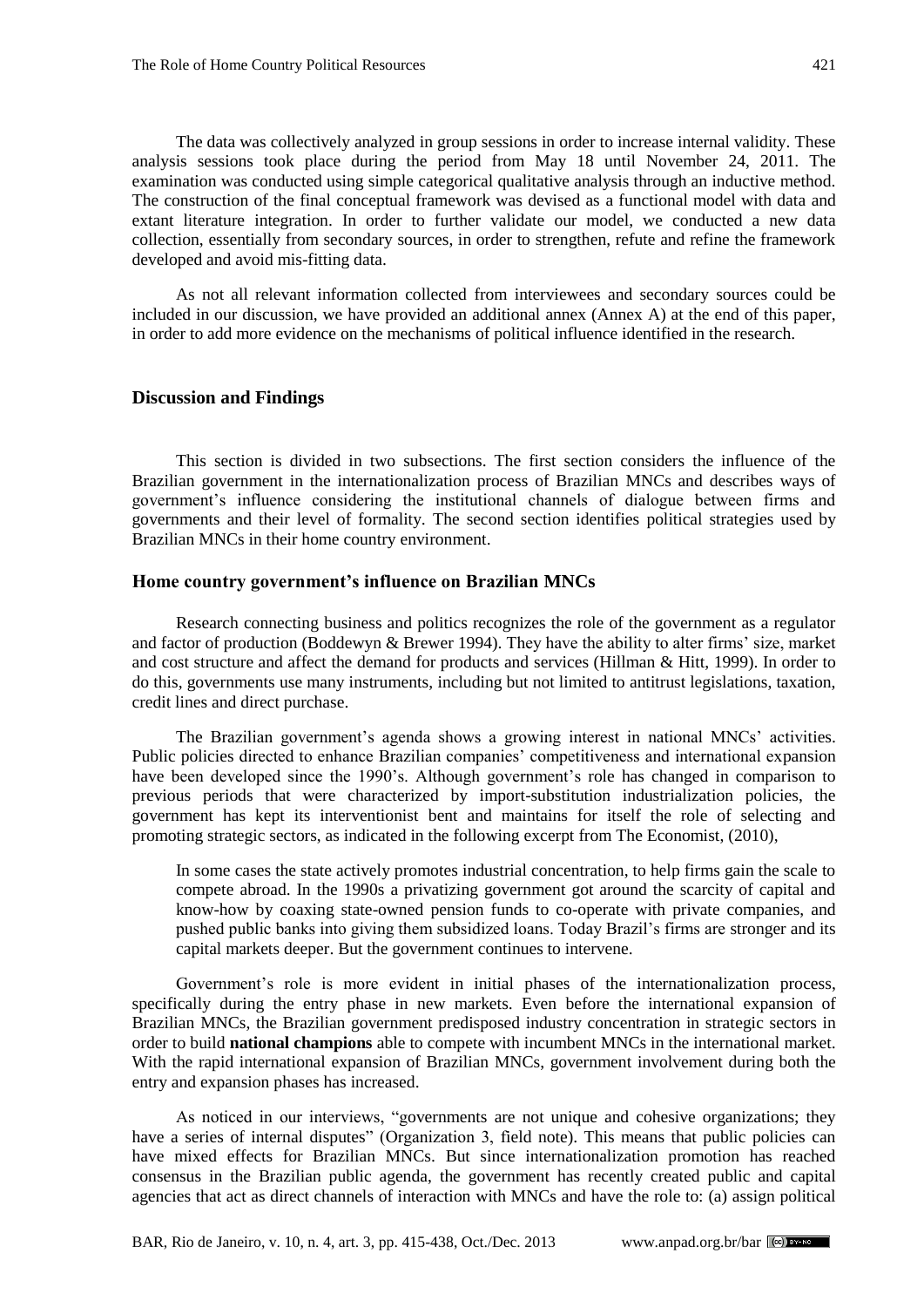meaning to and consolidate unique visions for MNC demands before any of their negotiations with other governmental actors, where the dispute for public policies and public funds is more intense; and (b) make sure MNCs interests are represented in the three branches of government.

Data analysis indicated that governments use a series of formal and informal reinforcement mechanisms to interact with MNCs, which were categorized as shown in Table 1. It also presents the constructs that we studied as a way of showing the cognitive process used to interpret and explain our main findings. Furthermore, it helps to establish linkages between empirical work and conceptual development.

#### Table 1

#### **Evidence of Home Country Government Influence on National MNCs**

| <b>Constructs</b>                                                               | <b>Evidences</b>                                                                                                                                                                                                                                                                                                                                                                |  |  |  |  |  |
|---------------------------------------------------------------------------------|---------------------------------------------------------------------------------------------------------------------------------------------------------------------------------------------------------------------------------------------------------------------------------------------------------------------------------------------------------------------------------|--|--|--|--|--|
| Supply of subsidized resources to<br>internationalization                       | MNCs'<br>BNDE's<br>(Brazilian<br>material<br>facts<br>related<br>to<br>Development Bank) loans.                                                                                                                                                                                                                                                                                 |  |  |  |  |  |
|                                                                                 | BNDES' loans to internationalization projects of Brazilian<br>companies (BNDES website).                                                                                                                                                                                                                                                                                        |  |  |  |  |  |
| Government's shareholder participation                                          | Principal shareholders of Brazilian MNE outstanding common<br>shares (company's website).                                                                                                                                                                                                                                                                                       |  |  |  |  |  |
| <b>Articulation with foreign governments</b><br>and international organizations | "Conflicts involving Odebrecht, in Ecuador, and Petrobras, in<br>Bolivia, in 2008, demanded that the Brazilian Foreign Ministry<br>create a new Energy department" (Freitas, 2011).                                                                                                                                                                                             |  |  |  |  |  |
| Favorable<br>Competition policy<br><b>Regulation</b><br>and<br>Legislation      | "In the 1990s a privatizing government got around the scarcity<br>of capital and know-how by coaxing state-owned pension funds<br>to cooperate with private companies, and pushed public banks<br>into giving them subsidized loans. Today Brazil's firms are<br>stronger and its capital markets deeper. But the government<br>continues to intervene." (The Economist, 2010). |  |  |  |  |  |
| <b>Technical Regulation</b>                                                     |                                                                                                                                                                                                                                                                                                                                                                                 |  |  |  |  |  |
| Thematic or industrial policy                                                   | BNDES's policies are aligned with the Brazilian Productive<br>Development Policy (PDP), which has granted priority to<br>internationalization projects of selected sectors, such as animal<br>protein processing (O Estado de São Paulo, 2010a).                                                                                                                                |  |  |  |  |  |

**Note**. Source: elaborated by authors.

## *Supply of subsidized resources for internationalization*

Public institutions are key financial resources for private companies in Brazil. This is likely explained by the lack of private bank involvement in long-term corporate bonds as well as by the developing state of the Brazilian stock market.

Through *O Banco Nacional de Desenvolvimento* (BNDES) and its commercial branch, BNDESPAR, the government increases the mechanisms and modalities of financing internationalization support, following the guidelines of industrial policy plans, such as the Brazilian Productive Development Policy (PDP), which has granted priority to internationalization projects of selected sectors like animal protein processing, as presented in Table 2. Interviewees from Firm 1 pointed out that the proceedings to obtain BNDES's loans started when the company outlined an aggressive international expansion plan, stressing that it would not be possible to obtain such resources on the market with similar conditions. Two Brazilian MNCs operating in the animal protein industry have occupied the top positions as BNDES's loan receivers.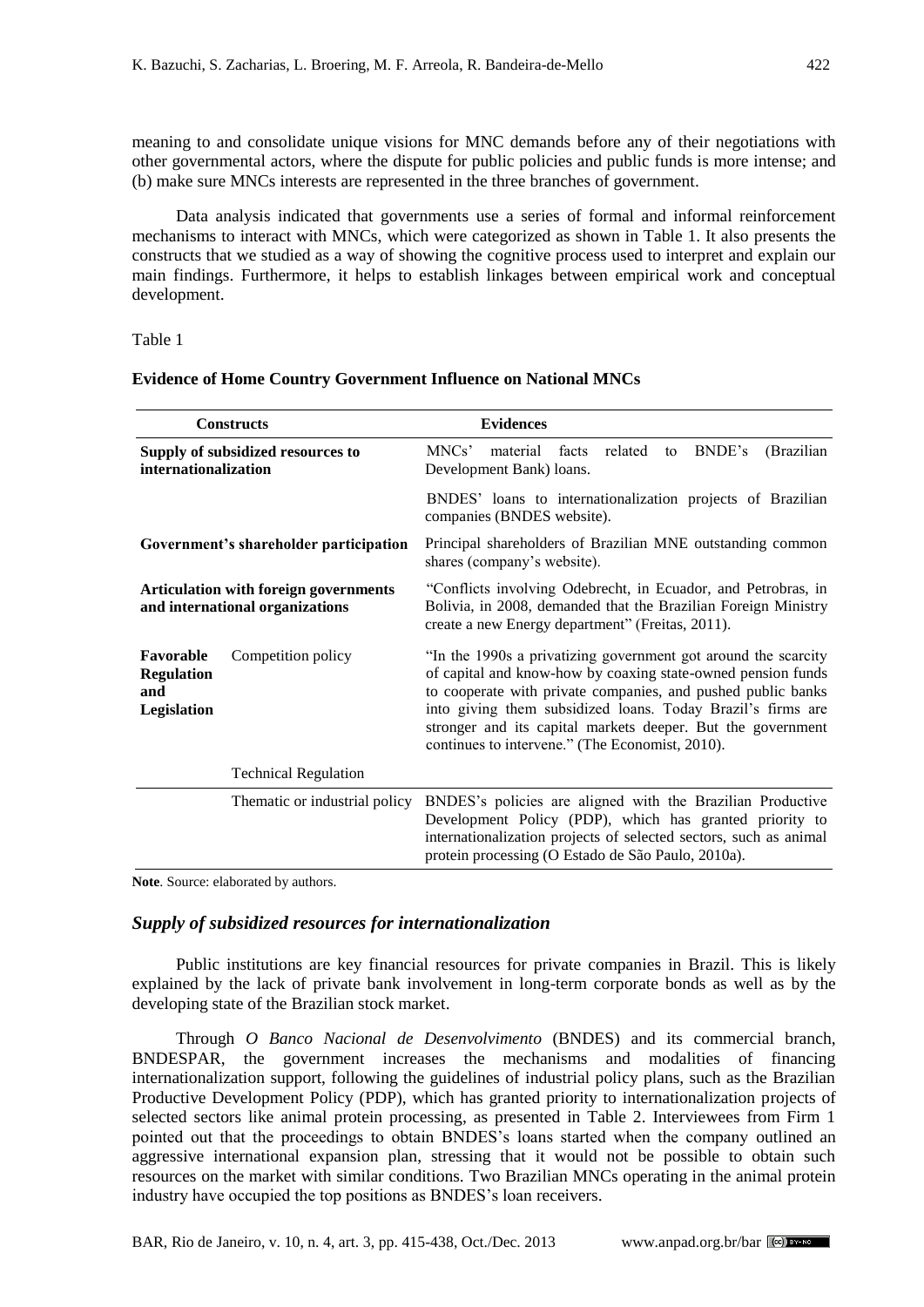#### Table 2

| Year | <b>Client</b>                 | <b>Project Description</b>                                                                                                                                                                                                                                               | <b>Total (in BRL)</b> |
|------|-------------------------------|--------------------------------------------------------------------------------------------------------------------------------------------------------------------------------------------------------------------------------------------------------------------------|-----------------------|
| 2010 | <b>MARFRIG</b>                | Support to subscription of convertible debentures.                                                                                                                                                                                                                       | 2,500,000,000         |
|      |                               | Financing for working capital                                                                                                                                                                                                                                            | 200,000,000           |
| 2009 | <b>JBS S/A</b>                | Internationalization of local companies                                                                                                                                                                                                                                  | 3,479,600,000         |
|      | <b>BRASIL</b><br><b>FOODS</b> | Purchase of common stock, emission of BRF Brasil Foods S.A.,<br>previously Perdigão S.A., total amount of BRL\$1 billion, in the<br>scope of company's initial public offering.                                                                                          | 750,000,000           |
|      | <b>Bertin</b>                 | Financing for working capital, special credit program scope                                                                                                                                                                                                              | 200,000,000           |
| 2008 | <b>Bertin</b>                 | Consolidation of the "Bertin's internationalization program"<br>through acquisition of new companies, as well as modernization<br>and amplification of existing factories and implementation of<br>new industrial unities.                                               | 2.499.929.732         |
|      | <b>JBS S/A</b>                | Investments related to the company internationalization<br>strategy.                                                                                                                                                                                                     | 1,109,267,813         |
|      | <b>MARFRIG</b>                | Support to the company's investment program through<br>BNDESPAR private stock.                                                                                                                                                                                           | 700,000,000           |
|      | <b>SADIA</b>                  | Addition of resources for implementation of its domestic<br>Project, involving the construction of new poultry and swine<br>slaughterhouses, a new feed factory and swine manufacturer<br>unity, and the construction of a housing development for<br>company employees. | 329,844,777           |
|      | <b>PERDIGÃO</b>               | Amplification and modernization of industrial unity, in order to<br>increase slaughter capacity from 50 to 280 thousand poultry per<br>Day.                                                                                                                              | 156,593,796           |

## **BNDES's Loans to Largest Animal Protein Processing Brazilian MNCs**

do BNDES. Retrieved from http://www.bndes.gov.br/SiteBNDES/bndes/bndes\_pt/Institucional/BNDES\_Transparente/Consulta\_as\_operacoes\_do\_BND ES/

BNDES has a specific credit line to finance internationalization of companies with national control that aims to build new subsidiaries abroad, acquire or expand installed unities and raise its share participation. Since 2004, BNDES' operations that aimed at internationalization have increased significantly, as showed by Table 3.

#### Table 3

## **BNDES – OPERATIONS AIMED at Internationalization (in millions of BRL)**

| Period | <b>Qualifications</b> | <b>Approvals</b>         | <b>Spending</b> |
|--------|-----------------------|--------------------------|-----------------|
| 2004   | 3.70                  | $\overline{\phantom{0}}$ | -               |
| 2005   | 209.00                | 197.20                   | 192.20          |
| 2006   | 1,065.00              | 955.00                   | 970.80          |
| 2007   | 5,091.50              | 1,630.10                 | 1,223.20        |

**Continues**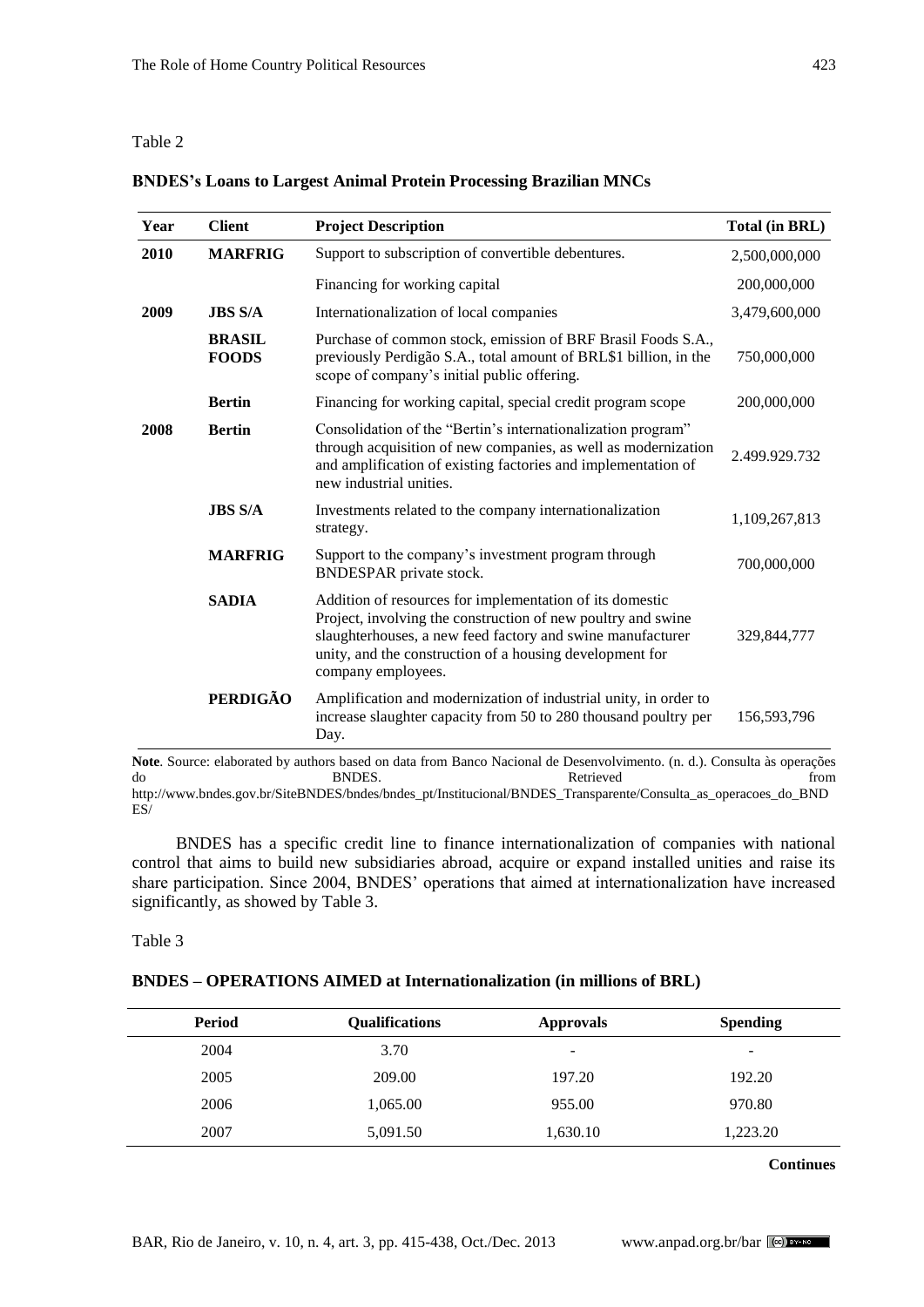| Period | <b>Oualifications</b> | <b>Approvals</b> | <b>Spending</b> |
|--------|-----------------------|------------------|-----------------|
| 2008   | 1,842.80              | 4,309.20         | 4,237.30        |
| 2009   | 4,484.80              | 3,588.90         | 2,265.30        |
| 2010   | 2,510.00              | 2.589.40         | 3,849.20        |
| Total  | 15,206.70             | 13.83            | 12,738.00       |

#### **Table 3 (continued)**

**Note**. Source: AINT, DEINT, extracted from [Valor Multinacionais Brasileiras. \(2011, setembro\).](#page-20-10) *Valor Econômico*, Ano 4 (4). Retrieved from http://www.revistavalor.com.br/home.aspx?pub=3&edicao=4

#### **Government's shareholder participation**

During the 1990s a series of privatizations and other liberal reforms undertaken in Brazil changed the ownership structure of domestic companies. Nonetheless, there are still important stateowned Brazilian MNCs, like the giant oil manufacturer, Petrobras, and the biggest power utility in Latin America, Eletrobras. Another interesting example is Embraer, global leader of regional jets privatized in 1994, but still under government direct influence since the latter has kept a golden share right. Governments can also be shareholders of corporate entities, owning stakes of private and independent corporate entities. BNDESPAR and state-owned pension funds are the main Brazilian governmental branches of shareholder participation. In the end of 2011, BNDES had direct shareholder participation in 154 companies, concentrated in the oil and gas, mining, electricity, foodstuff, pulp and paper and telecommunication sectors [\(BNDES, 2011\)](#page-19-9). Government decisions acts as a selective tool, choosing which sectors and firms receive government investment instead of relying on market mechanisms where companies can count on governments as a lender of last resort.

Although government agencies are contingent to legal requirements and industrial policy guidelines, in Brazil there is still space to **pick the winners**. For example, in terms of shareholding, BNDES' best practices indicate that the bank has to respect a 30% limit. An exception is allowed for infant and technology-based companies, where shareholder participation can achieve a 40% share. However, in JBS's case, one of the largest Brazilian MNCs in the animal protein sector, BNDES' stake rose from 17% to more than 30% in 2011. The additional financial support was granted in order to reduce uncertainties related to JBS Initial Public Offering (IPO) on the USA stock market, which was not realized. BNDES policy exemplifies a government's influence on both entry and expansion phases of internationalization for Brazilian MNCs.

#### **Favorable regulation and legislation**

Governments have the opportunity to create, enforce and interpret the rules and norms that govern firms' interactions with employees, suppliers, competitors and within the financial, vocational training and social security systems, among others. While the Legislative body proposes broad directives through laws, the execute branch enforces them through specific regulations and the judiciary interprets them and provides the mechanisms for dispute resolution. This means that the three branches of government may influence MNCs' coordination.

Studies in the matter have characterized the Brazilian government as a non-facilitator, erratic in the formulation of rules, weak and hostile for private companies [\(Pearce, 2001\)](#page-20-11). Some of our interviewees corroborated this idea, indicating that there are major difficulties related to government influence on business in Brazil. Most complaints pointed out that bureaucracy, delay in conflict resolution and the complexity, contestability and lack of clarity of the tributary system represented serious burdens to local companies. These additional burdens made companies delay their internationalization process. However, since the 1990s the Brazilian government has been engaged in compensating internal additional costs to internationalization. It is interesting to note that the learning experience in the home country has influenced the types of competencies gained by Brazilian MNCs.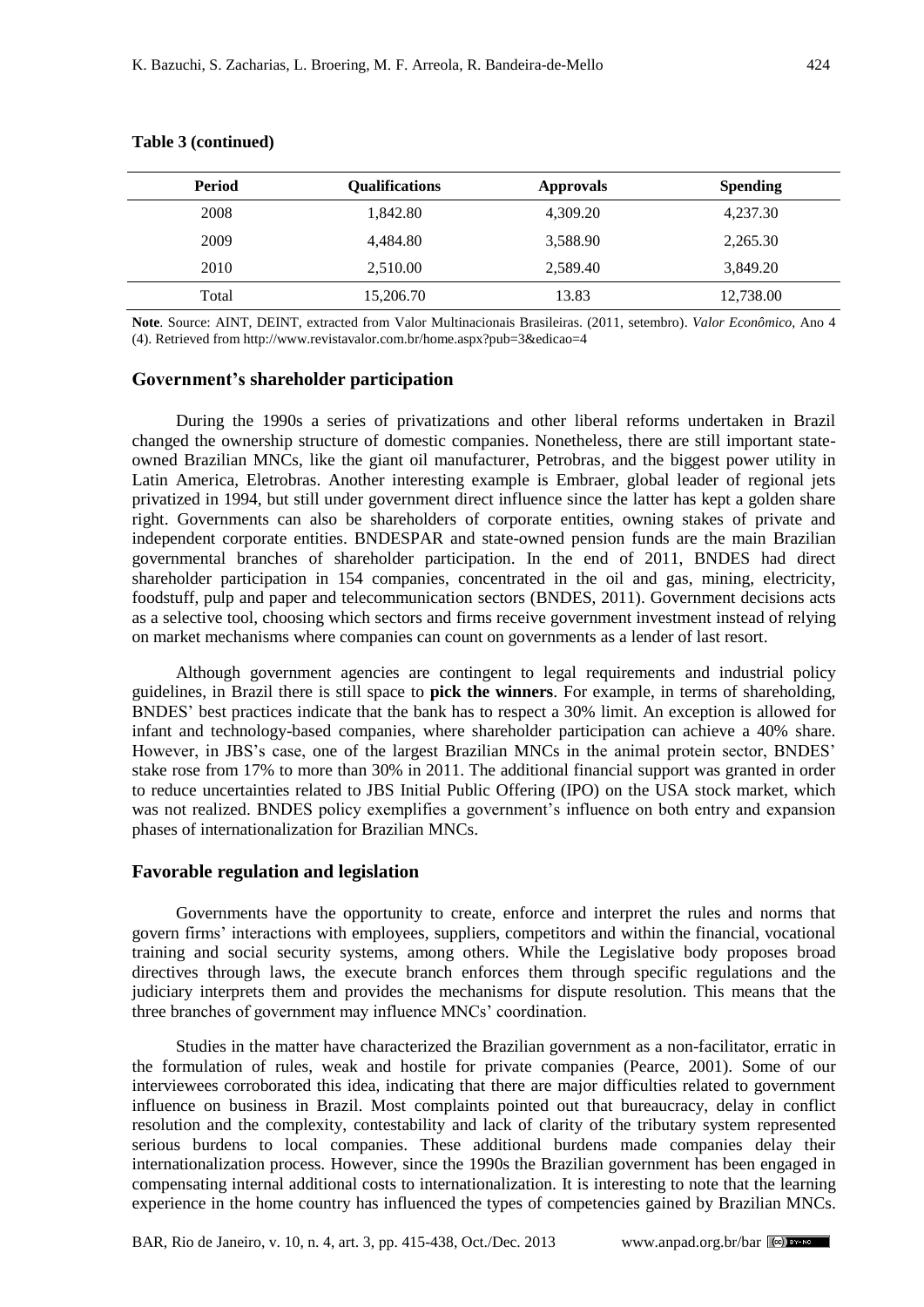For example, they developed operational excellence and political capabilities to survive in times of high inflation and political turbulence. Brazilian MNCs are now characterized as flexible and able to rapidly adapt to external changes.

Brazilian MNCs have a positive perception about governmental technical entities, responsible for issues like sanitary and external trade regulation. Government–MNC relations on such issues are mediated through established dialogue channels, making it easier for the firm to register new products or get permits for new plant factories, for example. In the case of animal protein processing firms, there is an open dialogue with the Brazilian Ministry of Agriculture. This was considered really important for the researched MNE's export activities since: "in order to supply international markets, companies have to comply with international sanitary requirements. Foreign missions can come to Brazil, or they can delegate the licensing process to Brazilian government" (Firm 2, field note). The Brazilian government has, according to them, the expertise to deal with such requirements.

In addition, competition policy regulation in Brazil exemplifies how governments can reinforce their roles in picking the winners in the domestic context and build them to compete in international markets. [The Economist](#page-20-9) (2010) provides evidence that support this idea:

Antitrust policy has long been weak in Brazil. In the 1990s the country started opening its economy and privatizing firms in order to increase competition. But a study in 2007 by Edmund Amann of the University of Manchester and Werner Baer of the University of Illinois found that 15 years later, the market share of the top four companies in most sectors had become even greater.

Yet, recent changes in Brazil's Council of Economic Defense (CADE, the national competitive authority with preventive, repressive and educational duties) may change this scenario. All major players in the Brazilian animal protein sector have been or are under investigation by the agency. It is worth noting that CADE can be characterized as an independent agency that can operate on politically sensitive cases far from government pressure [\(Drago & Nogueira, 2013\)](#page-18-11).

We can explain the prior experiences by utilizing the framework for the Brazilian Industrial Policy proposed by Hay [\(1999\).](#page-18-12) In his work, Hay recognizes two types of policy that the government can create in order to deal with potential market failures: general industrial policies and sectorial or vertical policies. General industrial policies are related to creating appropriate models of competition while vertical policies are set to provide specific sectors with time to adjust to abrupt changes in market conditions that could affect issues of national interest, like technological development and employment [\(Hay, 1999\)](#page-18-12). As shown before, our interviewees corroborated such ideas, pointing to their specific relationships with vertical entities (Ministry of Agriculture) and the challenges experienced from competition regulators including the CADE. This observation shows that companies are aware and respond differently to matters within the industrial policy level.

## **Articulation with foreign governments and international organizations**

MNCs' access and entrance to new foreign markets often demands interaction between home and host country governments. The Brazilian MNCs interviewed find that it is quite hard to start a dialogue with foreign governments without the support of home country institutions. Moreover, as pointed out by previous research, MNC bargaining power decreases once FDI has been committed [\(Henisz & Zelner, 2005\)](#page-18-13). Thus, home country government support seems to also assist Brazilian MNCs' international strategies after they are established in a foreign country.

Evidence about the articulation between home and host country governments indicates the adoption of different and complementary mechanisms, mainly through Ministries and investment promotion agencies (even if they have a mixed capital ownership structure). One example presented in our field notes stresses the Brazilian government role in accessing the Japanese swine market. Brazilian exporters faced sanitary barriers that were often alleged to be technical barriers. To overcome them, companies looked for government diplomacy assistance. The Brazilian government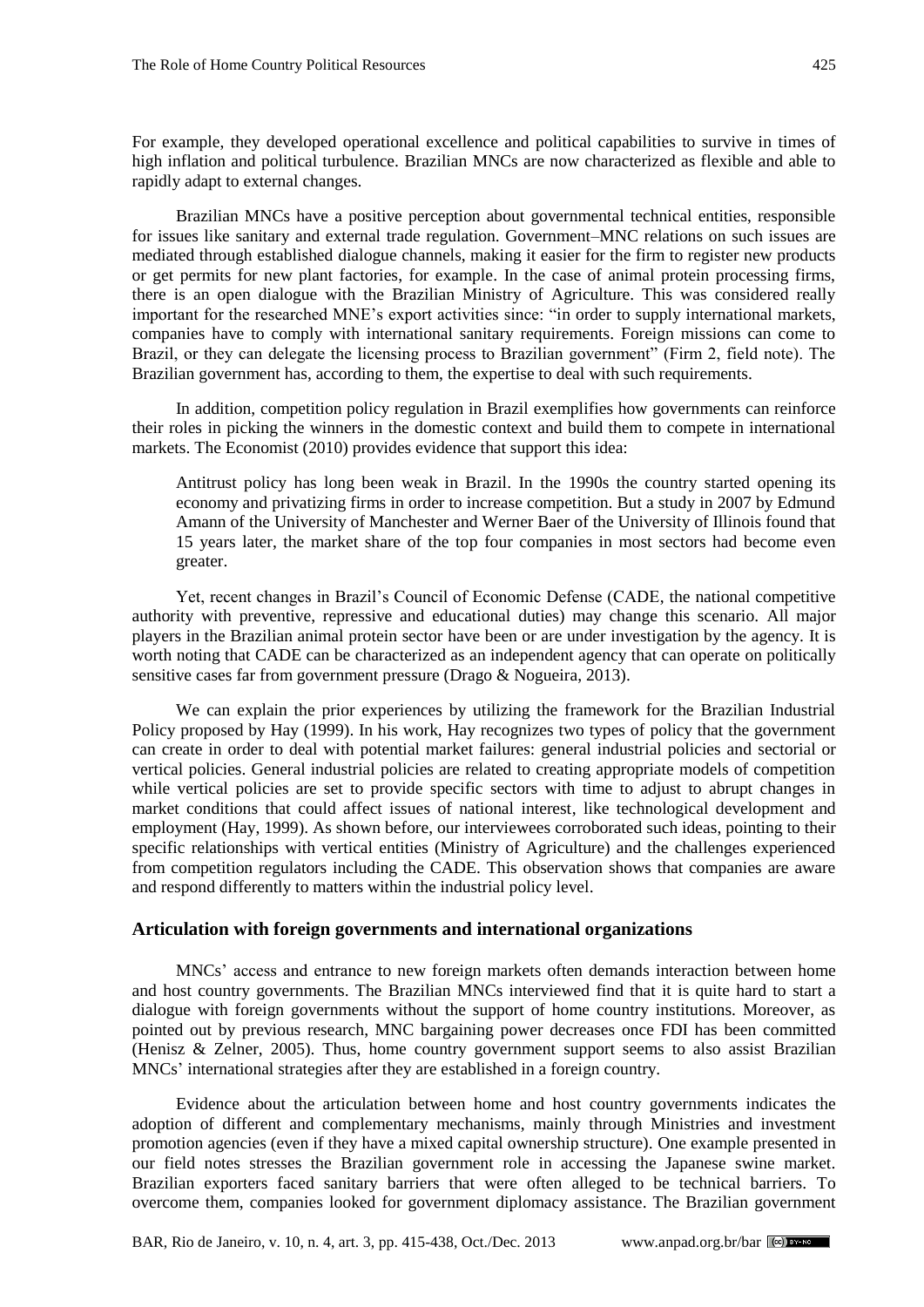organized bilateral trade missions, generally involving members of the Ministry of External Relations, Ministry of Development, Industry and Foreign Trade, and Ministry of Agriculture, aiming to negotiate with their counterparts, exchange information and conduct technical visits.

Besides opening markets abroad, home country governments can communicate with foreign governments and other host country's stakeholders in order to solve MNCs conflicts, similar to what has occurred with Odebrecht, in Ecuador, and Petrobras, in Bolivia, in 2008. Struggles with foreign stakeholders led to the creation of a new energy department inside the Brazilian Ministry of Foreign Affairs, capable of dealing with the specificity of these episodes [\(Freitas, 2011\)](#page-18-10).

#### **Synthesis of government influence mechanisms**

According to our research, home country governments adopt a series of mechanisms to encourage flows and maintenance of outward FDI, either by conceding direct benefits to MNCs in comparison to other firms or by reducing barriers created by other actors. It is important to notice that not all forms of influence are converted into MNCs' benefits, as governments have to respond to demands from different actors in society with divergent interests.

Governments have formal and informal mechanisms to influence MNCs. Formal mechanisms are those expressed in norms and rules, codified public policies, public structures and support apparatus. Examples of formal mechanisms include regulations about limits on ownership, control and cross-border transfers of production factors by an MNE, or competitive policies released by federal government, which draws actions involving several governmental entities with the purpose of stimulating a greater engagement of companies into internationalization.

However, formal mechanisms are often weak and can be replaced by more fluid and individualistic interactions (Schneider [& Soskice,](#page-20-3) 2009). This is consistent with the evidence found concerning the Brazilian environment. Informal mechanisms are based on personal networks and rooted in socially accepted behavioral patterns, such as paternalism and corruption. They are often used by governments to reach specific goals, for instance to select strategic sectors and actors on the domestic market in order to create "national champions".

In addition, evidence collected suggests that a significant part of foreign trade and investment issues are treated at the federal government level. We have identified entities that supply direct channels of dialogue with MNCs, such as commerce related ministries, the development public bank BNDES, and traditional legislative instances. Autonomous agencies, like the Brazilian Trade and Investment Promotion Agency (Apex-Brasil), BNDESPAR (BNDES' commercial branch), stateowned companies and pension funds are indirect channels that intermediate government dialogue with Brazilian MNCs.

Table 4 classifies the ways governments influence national MNCs according to types of mechanisms (formal and informal) and channels of action used by governments to operationalize their influence.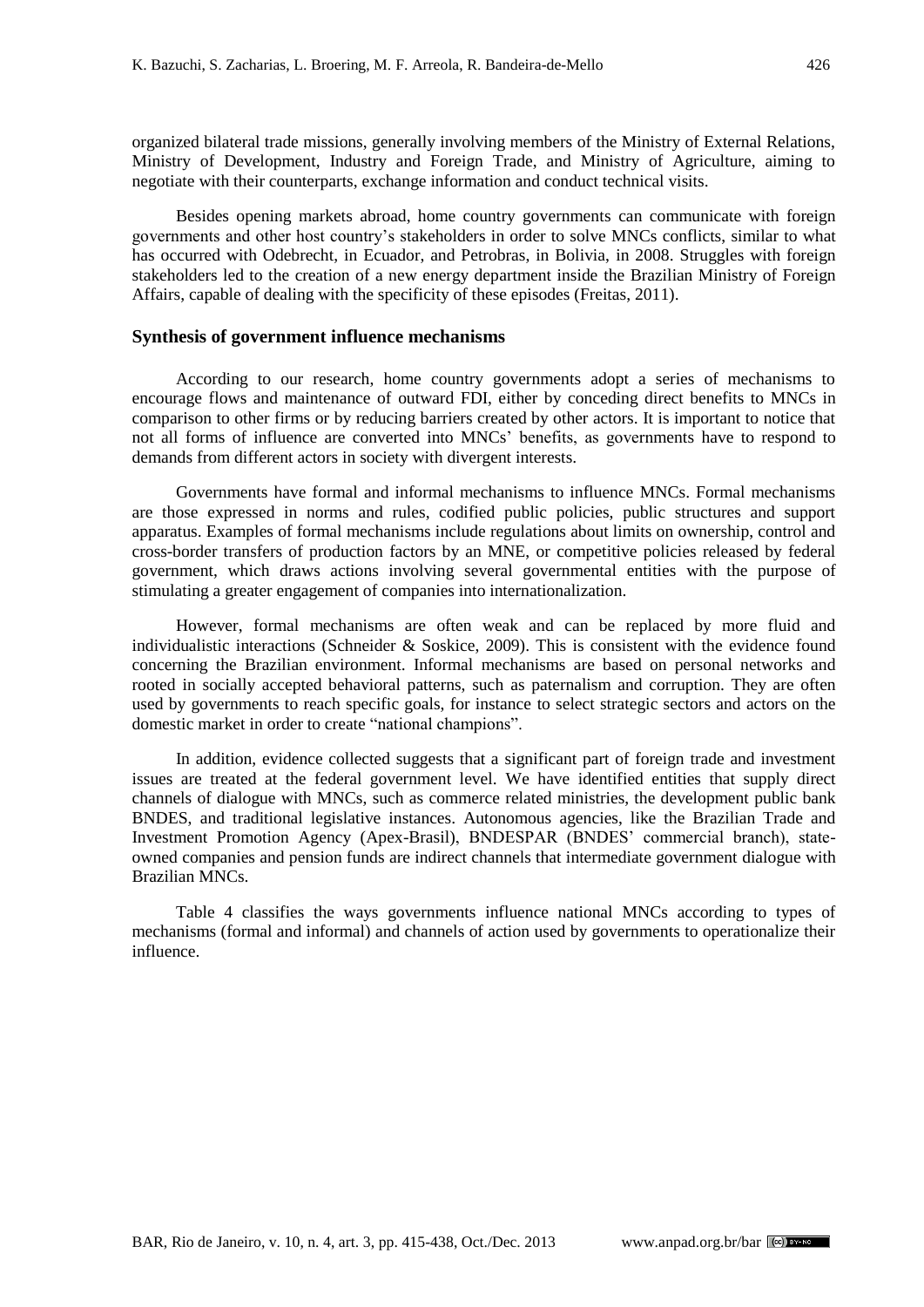#### Table 4

## **Mechanisms of Government's Influence on National MNCs and Channels of Actions**

|            |                 | <b>Action</b>                                                                                                        |                                                                                                                   |  |  |  |
|------------|-----------------|----------------------------------------------------------------------------------------------------------------------|-------------------------------------------------------------------------------------------------------------------|--|--|--|
|            |                 | <b>Direct</b>                                                                                                        | <b>Indirect</b>                                                                                                   |  |  |  |
| Mechanisms | Formal          | Traditional mechanisms of governmental<br>influence through the Executive, Legislative<br>and Judiciary branches.    | Mechanisms created by governments that<br>allow better adaptation for formal dialogue<br>with the private sector. |  |  |  |
|            |                 | Example. Articulation with foreign<br>governments; supply of resources for<br>internationalization.                  | Example: articulation with foreign<br>governments and government shareholder<br>participation.                    |  |  |  |
|            | <b>Informal</b> | Invisible mechanisms mediated by personal<br>networks and informal institutions that<br>penetrate the public sphere. | Invisible mechanisms, implemented through<br>personal networks with local and foreign<br>decision-makers          |  |  |  |
|            |                 | Ex.: selection of <b>national champions</b> and<br>corruption.                                                       | Ex.: articulation with foreign governments<br>based on personal contacts                                          |  |  |  |

**Note**. Source: Elaborated by authors.

#### **Political strategies**

Public policies and the political decision-making process, whether at the district, state or federal level, affect the relative costs involved in a company's international expansion. Thus, the political environment is a key component for MNCs' strategies. As described below, we identified five political strategies that Brazilian MNCs use in order to access governmental bodies and represent their interests in the public sphere.

#### *Financial donations to political parties*

In Brazil, financial donations are a political strategy that directly links DCMC's to individual politicians or political parties. While candidates and political parties need funds to strengthen their campaigns and increase their chances for election, companies seek to support candidates with a high probability of election in order to have their industries well-represented in the public agenda.

Deciding who to support and transfer resources to their campaigns is a strategic decision for MNCs and can define how government relations will be managed in the years after the election. Evidence suggests that Brazilian MNCs invest in candidates according to their sectorial agenda rather than their left-right spectrum. For example, a respondent from Firm 2 stated that "to support the elections, we don't look at the party, we look at people linked to the agribusiness sector who advocate for the sector, if we have a candidate more sensitive to the agribusiness cause, we will support him or her" (Firm 2, field note). When supported candidates are elected, companies' ability to influence thematic public policies in the next mandate increases. It may also help companies to make their interests represented in the broader industrial policy agenda, which may be reflected in better official loans conditions, such as those from BNDES.

Most of Brazilian MNCs operating in the animal protein-processing sector have made legal political donations. According to data from the Brazilian Superior Electoral Court (TSE), JBS has donated over US\$6 million to candidates and political parties from 2006 to 2010, and has been one of the largest donors to the Workers Party (PT), the current ruling party [\(Transparência Brasil, 2010\)](#page-20-12). In 2006, 18 supported deputies were elected, the majority from the mid-west region. In 2010, 39 parliamentarians were supported from 15 states.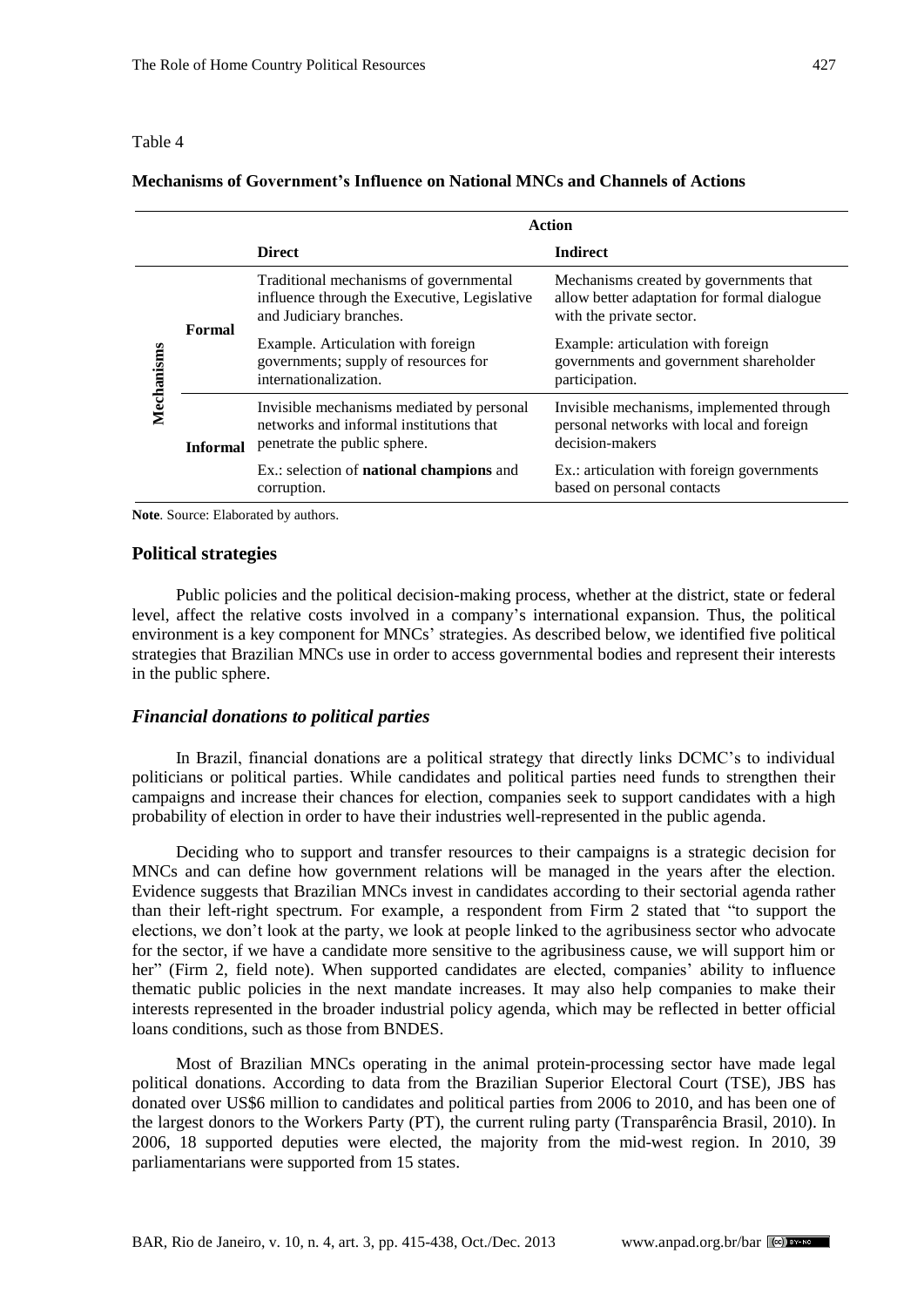Table 5 shows evidence that suggests that Brazilian companies with higher levels of internationalization are amongst the major donors during Brazilian elections. From the top 10 companies that have donated more money to the winning presidential candidate in 2010 elections, 7 were Brazilian MNCs and 5 of them were listed among the ranking of [Valor Multinacionais](#page-20-10)  [Brasileiras](#page-20-10) (2011), accounting for 28.72% of total donations. Their industries also benefited from federal government programs such as the Growth Acceleration Program (*Programa de Aceleração do Crescimento* [PAC]). Inside the PAC, the Family Allowance program increased food intake and sugar consumption, and the program My Home, My Life boosted the market for real estate developers.

#### Table 5

|   | <b>Rank Donator</b> | <b>Industry</b>              | <b>Internationalization</b><br><b>Ranking 2011</b> | <b>Total</b>      | Weight |
|---|---------------------|------------------------------|----------------------------------------------------|-------------------|--------|
|   | <b>JBS S/A</b>      | foodstuffs                   |                                                    | R\$ 8,049,120.13  | 7.19%  |
| 2 | Camargo Corrêa      | conglomarate                 | 18                                                 | R\$ 7,601,946.79  | 6.79%  |
| 3 | Andrade Gutierrez   | construction and engineering | 6                                                  | R\$4,561,168.07   | 4.07%  |
| 4 | Itau Unibanco       | finance                      | 35                                                 | R\$4,000,000.00   | 3.57%  |
| 6 | Cosan               | sugar and ethanol            | $\overline{\phantom{a}}$                           | R\$ 3,264,365.38  | 2.91%  |
| 7 | Construtora OAS     | construction and engineering | 23                                                 | R\$ 2,683,040.04  | 2.40%  |
| 9 | ARG                 | construction and engineering |                                                    | R\$ 2,000,000.00  | 1.79%  |
|   |                     |                              | Total                                              | R\$ 32,159,640.41 | 28.72% |

|  | <b>Companies' Donations for Winning Candidate Campaign, Presidential Elections 2010</b> |  |  |  |  |  |  |
|--|-----------------------------------------------------------------------------------------|--|--|--|--|--|--|
|--|-----------------------------------------------------------------------------------------|--|--|--|--|--|--|

**Note**. Source: Elaborated by authors based on [Transparência Brasil. \(2008, outubro\).](#page-20-13) *Quem financia quem nas eleições. Doadores a candidatos* [Ás Claras]. Retrieved from http://www.asclaras.org.br/@index.php?ano=2008; [Transparência Brasil.](#page-20-12)  [\(2010, outubro\).](#page-20-12) *Quem financia quem nas eleições. Doadores a candidatos* [Ás Claras]. Retrieved from http://www.asclaras.org.br/@index.php?ano=2010; [O Estado de São Paulo. \(2010b, dezembro 1\).](#page-19-10) *Veja o ranking das 220 empresas que mais doaram para a campanha de Dilma. Política*. Retrieved from http://blogs.estadao.com.br/voxpublica/2010/12/01/veja-o-ranking-das-220-empresas-que-mais-contribuiram-para-a-campanha-de-dilma; [Toledo, J. R.](#page-20-14)  [\(2010\).](#page-20-14) Veja o ranking das 220 empresas que mais doaram para a campanha de Dilma [Web log post]. Retrieved from http://blogs.estadao.com.br/vox-publica/2010/12/01/veja-o-ranking-das-220-empresas-que-mais-contribuiram-para-acampanha-de-dilma

Donations can also occur after the election. For example, the President of the National Finance Committee of the Workers Party received donations from 46 companies for amounts greater than US\$6 million after the campaign. According to the newspaper [O Estado de São Paulo](#page-19-7) (2010a) the sugarcane industry made the biggest donation to help close the debits of Dilma Rousseff's campaign after the election. Cosan, the largest in the industry, made a donation of US\$3.5 million, while the Amaggi Group contributed with US\$1 million. The Brazilian sugarcane and alcohol industry is closely monitoring government negotiations to increase access to US market.

#### *Personal connections*

Brazilian business–government history of entanglement had its first milestone in 1930, when entrepreneurs eventually incorporated into the coalition to support President Getulio Vargas. This pact was quintessential to lead to the transition from agro-export economy to the urban-industrial society [\(Diniz, 2010\)](#page-18-14). Since then industrial entrepreneurs and public bureaucracy have been central actors in Brazilian political pacts [\(Bresser-Pereira, 2009\)](#page-17-4).

Personal connections in Brazil are powerful mechanisms to influence government decision makers. Although economic development and democracy reforms have made the interaction process more transparent, there is still huge influence from paternalism, nepotism, patronage and other informal mechanisms. For example, in the agriculture sector, Brazilian MNCs, such as producers of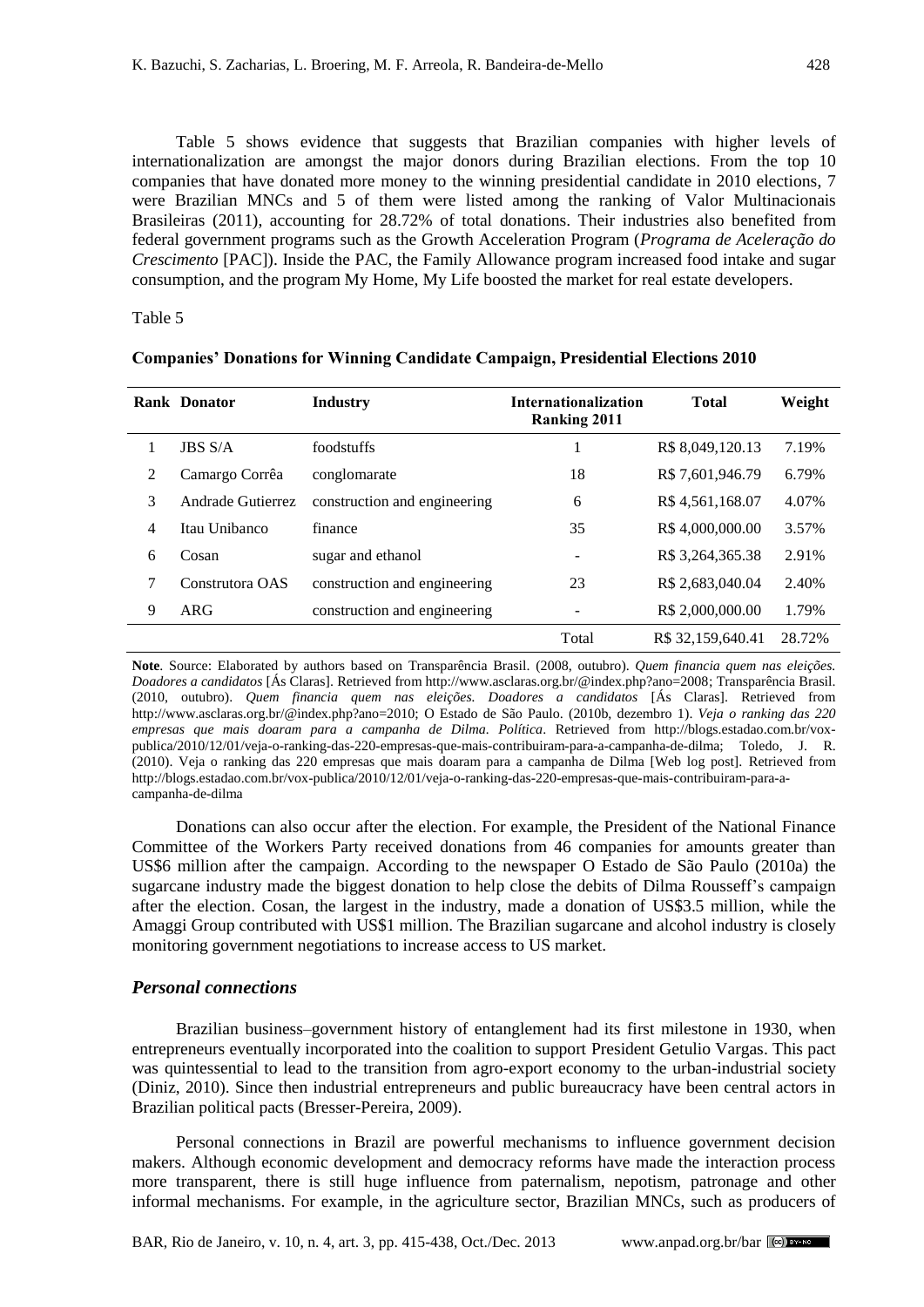fruit juice and alcohol/ sugar cane, historically have close relationships that facilitate access to authorities. This is an individual informal strategy that is difficult to copy and with potentially high returns.

#### *Personal service*

DCMC's can establish links to governments when a firm representative serves in a political capacity. In Brazil, that was a usual strategy during President Lula's administration (2002 to 2010). Examples include vice president José Alencar, shareholder of Coteminas, one of the largest textile groups in the country, Roberto Rodrigues, previous president of ABAG (the Brazilian Agribusiness Association), as Minister of Agriculture, and Luiz Fernando Furlan, chairman of the board of Sadia, now BR Foods, a large Brazilian group manufacturer and exporter of food, who was indicated for the Ministry of Development, Industry and Foreign Trade. An iconic case in Brazil is Jorge Gerdau, founding of Gerdau group, one of the largest business groups in the Brazilian steel industry, which operates in over 14 countries and has revenues of more than US\$15 billion. Since May of 2011, Gerdau is the chairman of the Brazilian Chamber of Management Policy, Performance and Competitiveness, which is responsible for advising government on policies to improve competitiveness. Over 200 entrepreneurs and executives sponsor the project, including Carlos Alberto Sicupira, a partner at AB Inbev, Pedro Passos, partner and director of Natura, and David Feffer, chairman of Suzano Holding [\(Valor Multinacionais Brasileiras, 2011\)](#page-20-10).

Businessman may also serve in a political capacity by affiliating with political parties and running for elections. For example, Jose Batista Junior, the founder of JBS, has joined the PSB (Social Party of Brazil) to increase JBS political participation in the State of Goiás and facilitate a future application for governor. Goiás is JBS's home state.

## *Boards composed of ex-politicians and former officials from state enterprises*

[Hillman](#page-18-15) (2005) asserts that one way to link a firm with the government is by appointing expoliticians to the board of directors. Analyzing the composition of board of directors from large Brazilian DCMC's in sectors such as agribusiness, construction and pulp and paper, we found the names of career employees from BNDES, ministers and officials with experience in pension funds and public companies. Usually, they are invited to join the board as independent advisors and get involved with the company's strategy. Our interviewees asserted that board members linked to the government are considered very influential because of their know-how in dealing with public sectors. This political strategy can also be used to complement and reinforce other strategies, since former officials have a better understanding of public procedures and have developed personal connections with current officials.

#### *Industry associations*

One of the main roles of an industry association is to represent and defend industry demands within the government with greater bargaining power, since it accounts for a high level of employability and a large slice of the country's income. Associations get involved in activities like discussing changes in legislations, requesting support related to foreign markets access, advocating for preferential tax rates, double taxation agreements, price controls, customs control and procedures related to foreign trade. Moreover, they can also act as arbitrators, mediating differences and creating convergence within the industry, so that the industry position is cohesive before drawing the attention of authorities responsible for public policy processes.

Companies can resort to associations as a collective political strategy. They are less expensive and risky than individual political strategies, however benefits awarded may be distributed to all members or even free riders. In order to obtain superior returns, firms can combine their political strategies with market strategies. For example, firm 2 has resorted to an association as a way to speak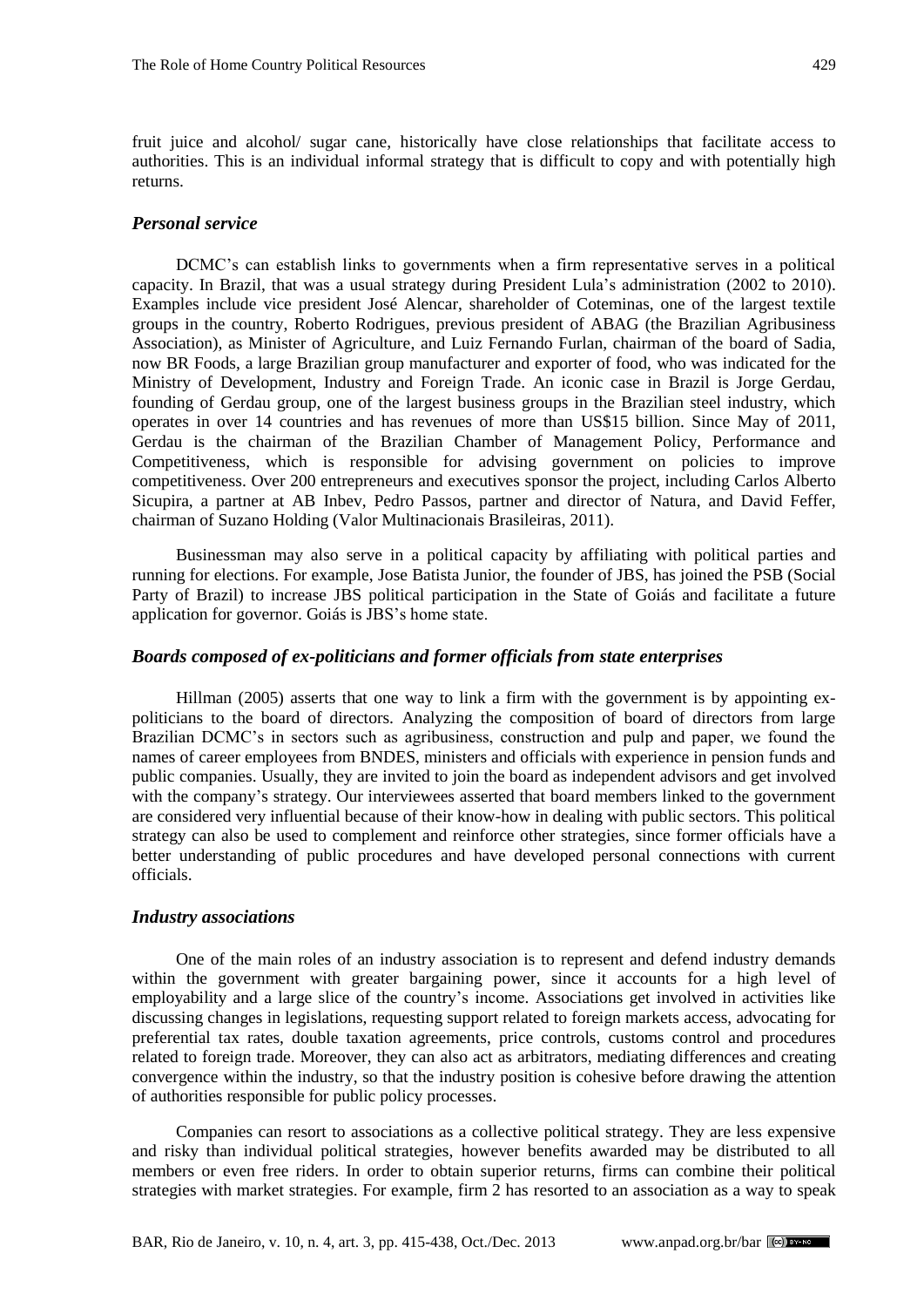with the home country government and ask it to facilitate access to the Japanese market. At the same time it started a dialogue with potential suppliers and distributors in Japan to secure exclusivity and create entrance barriers against other Brazilian competitors.

Associations are a place to monitor competitors and to meet goals through joint action. Choosing the meat sector as a priority in the Policy for Productive Development, towards its consolidation and its internationalization, indicates the strength of this industry association and the benefits it may bring to its associates. After all, even if entrepreneurs have direct access to the authorities through personal connections, many situations can only be heard and discussed when articulated by industry representatives. A good example is the work conducted by the Brazilian Union of Sugar Cane Industry (UNICA) that has signed a provisional measure in December 2011 to stimulate ethanol storage domestically and avoid price fluctuation in harvests of sugar cane. The text of this provisional measure provides producers with federal funding at lower interest rates than the market so that they can build buffer stocks.

## **Conclusion**

This study works towards a better recognition of the political aspects in DMNCs' entry and expansion phases in international markets. We focus on the understanding of the mechanisms governments use to foster the internationalization process of national firms and how DMNCs have overcome barriers to compete internationally by nurturing strong ties with home country governments. Internationalization affects the opportunities and constraints facing social and economic actors, and therefore their policy preferences (Milner & [Keohane, 1996\)](#page-19-11). We considered firms and governments as bounded rational actors that engage in political dialogue to pursue rent-seeking or businessman selfinterests, on one side, and development goals or politicians' and bureaucrats' self-interests, on the other.

Since the 1990s, an exogenous easing of international exchange have induced reforms in Brazil towards a political economy in which private enterprise, including foreign investment, assumes expanded responsibility for economic development [\(Onis, 2000\)](#page-20-15). We analyzed the Brazilian government's role in promoting and securing OFDI during DCMCs' first time as global players, a role that can be compared to American, European and Japanese governments during the first and second wave of internationalization. The policy mechanisms that enhance domestic firms' international insertion are not exclusive to developed or developing countries, but they can be better investigated considering country specific variable, taking into account both demand (actors' preferences, weighted by their market power and their propensity for collective action) and supply side (political institutions, politicians' interests and prevailing ideas in a society) for public policies. Future research can also engage in comparative analysis between home country government mechanisms from developed and developing countries today. In fact, the US government has played a continuous role in large MNCs' recoveries during the financial crisis.

Our goal in this work was to pay attention to the combination of mechanisms from both Brazilian domestic and foreign policy that influence Brazilian DMNCs internationalization. Although this study shows evidence that could easily relate to other emerging economies, any potential generalization should take into account the specific trajectory that has led Brazil to its actual state. For instance, the large presence of natural resources, its recent military regime, and its longer industrialization experience (when compared to its Asian counterparts) may suggest that there are specific mechanisms that are unique to the nation [\(Etzkowitz & Brisolla, 1999\)](#page-18-4). However, key similarities in industrial, trade and commercial policies including interventionism, protectionism and the selection of niche growth areas (such as chaebols or national champions) suggests that governments in emerging economies play a unique role in shaping the international faith of its national competitors [\(Rasiah](#page-20-5) *et al.*, 2010).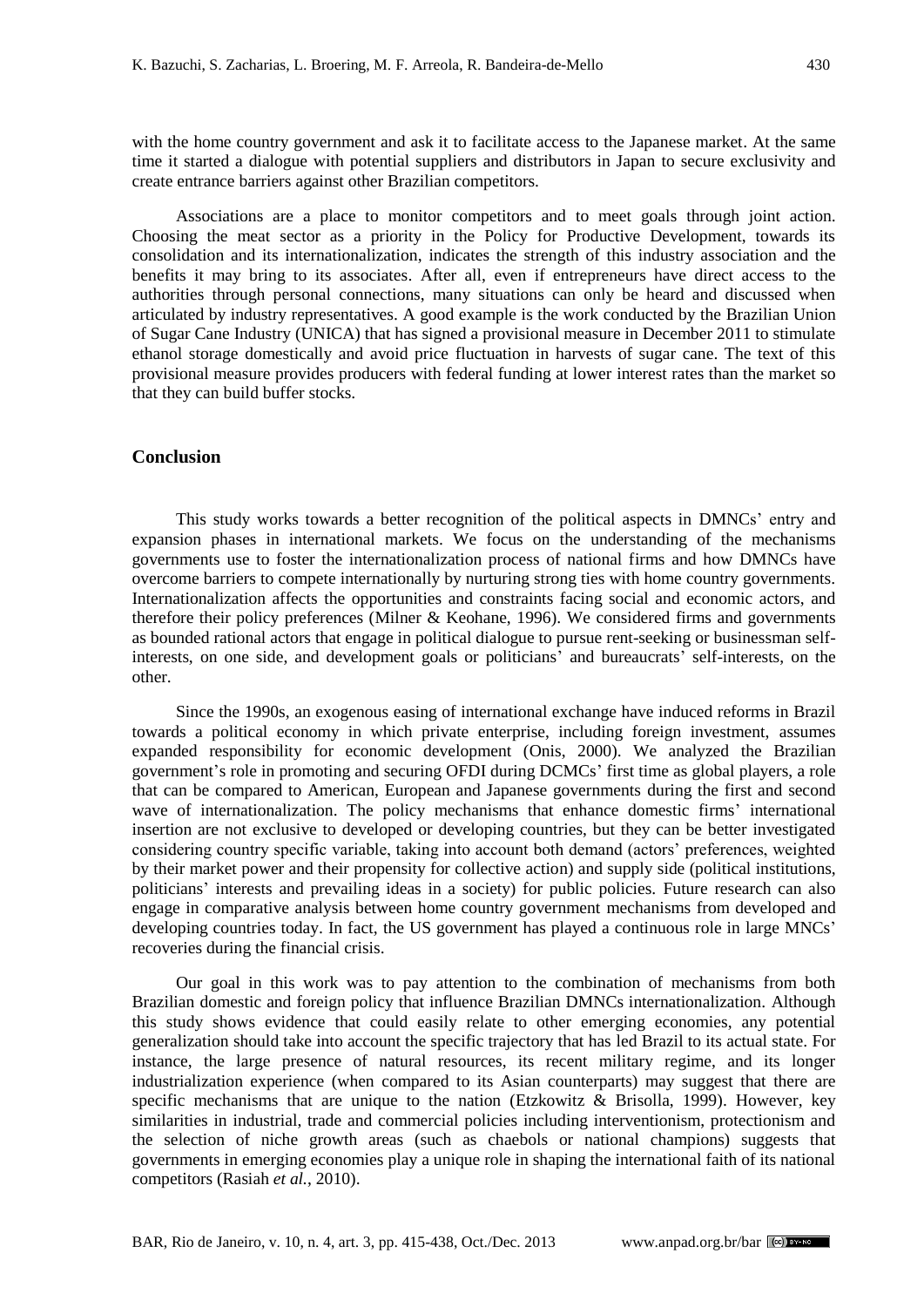Political institutions reflect domestic actor's policy preferences, since they are intentionally created to guarantee the pursuit of particular policies (Milner & [Keohane, 1996\)](#page-19-11). The convergence of preferences between Brazilian political and economic actors towards an increase in their international insertion has led to public policies that aim to benefit Brazilian MNCs and to corporate political activity that aims to extract above-average returns from them. The case shows the relevance of context-specific analysis in understanding MNC strategies based on an environment that differs from most CPA literature, which has focused on two-party systems, checks and balances and regulated lobbying. Instead, Brazil is a multi-party system with the prevalence of policy networks, defined as systems of informal relationships between rational individuals that create a stable infrastructure for the exchange of personal favors [\(Verdier, 1995\)](#page-20-16).

Our findings suggest that although Brazilian companies' decisions to internationalize are mainly influenced by factors in the market environment, the home country political environment is a key element of DMNCs' strategies to access resources that drive FDI and the internationalization path of companies. Home country governments can support companies both in entry phases and after they have been established in foreign markets. Brazilian **national champions** exemplify the type of DMNCs that have pursued political and market strategies that enable them to catch-up with established internationals players and have access to significant incentives from the Brazilian government, such as subsided capital, facilitated dialogue with foreign governments and favorable competition policies.

We argue that there is an association between MNCs' political activity and the access to higher political benefits in the home-country political environment. Firms may perceive high returns potential in engaging in the policymaking process, especially in priority issues for the government, such as its global economic presence. We suggest that further research should incorporate evidence from other develop and developing firms in order to address two additional questions; determine the extent to which the choice, application and results from political strategies are different between developed and developing firms; to question the historical, social and cultural traits that affect the availability of political connections and the extent to which formal or informal ones are implemented. We would expect future studies to incorporate quantitative information as well as to use appropriate designs in order to isolate the causality direction of political activity.

## **References**

- <span id="page-17-5"></span>[Associação Brasileira das Indústrias Exportadoras de Carnes. \(2012, fevereiro 29\).](http://www.abiec.com.br/noticia.asp?id=779#.Uj8VnWt5mSM) [Entrevista com o Antônio Camardelli]. Presidente da ABIEC. Retrieved from http://www.abiec.com.br/noticia.asp?id=779#.Uj8VnWt5mSM
- <span id="page-17-2"></span>[Blumentritt, T. P. \(2003\).](http://bas.sagepub.com/content/42/2/202.abstract) Foreign subsidiaries' government affairs activities. *Business & Society, 42*(2), 202-233. doi: 10.1177/0007650303042002003
- <span id="page-17-0"></span>[Blumentritt, T. P., & Nigh, D. \(2002\).](http://www.jstor.org/discover/10.2307/3069574?uid=3737664&uid=2129&uid=2&uid=70&uid=4&sid=21102662008731) The integration of subsidiary political activities in multinational corporations. *Journal of International Business Studies, 33*(1), 57-77. doi: 10.1057/palgrave.jibs.8491005
- <span id="page-17-1"></span>[Boddewyn, J. J. \(1988\).](http://www.jstor.org/discover/10.2307/155130?uid=3737664&uid=2129&uid=2&uid=70&uid=4&sid=21102662008731) Political aspects of MNE theory. *Journal of International Business Studies*, *19*(3), 341-363. doi:10.1057/palgrave.jibs.8490392
- <span id="page-17-3"></span>[Boddewyn, J. J., & Brewer, T. L. \(1994\).](http://www.jstor.org/discover/10.2307/258837?uid=3737664&uid=2129&uid=2&uid=70&uid=4&sid=21102662008731) International-business political behavior: New theoretical directions. *Academy of Management Review, 19*(1), 119-143.
- <span id="page-17-4"></span>[Bresser-Pereira, L. C. \(2009\).](http://www.bresserpereira.org.br/papers/2009/09.11.From_the_national-bourgeois.TD-185.pdf) *From the national-bourgeois to the associated dependency interpretation of Latin-America*. [Texto para discussão, Nº 185]. São Paulo: Escola de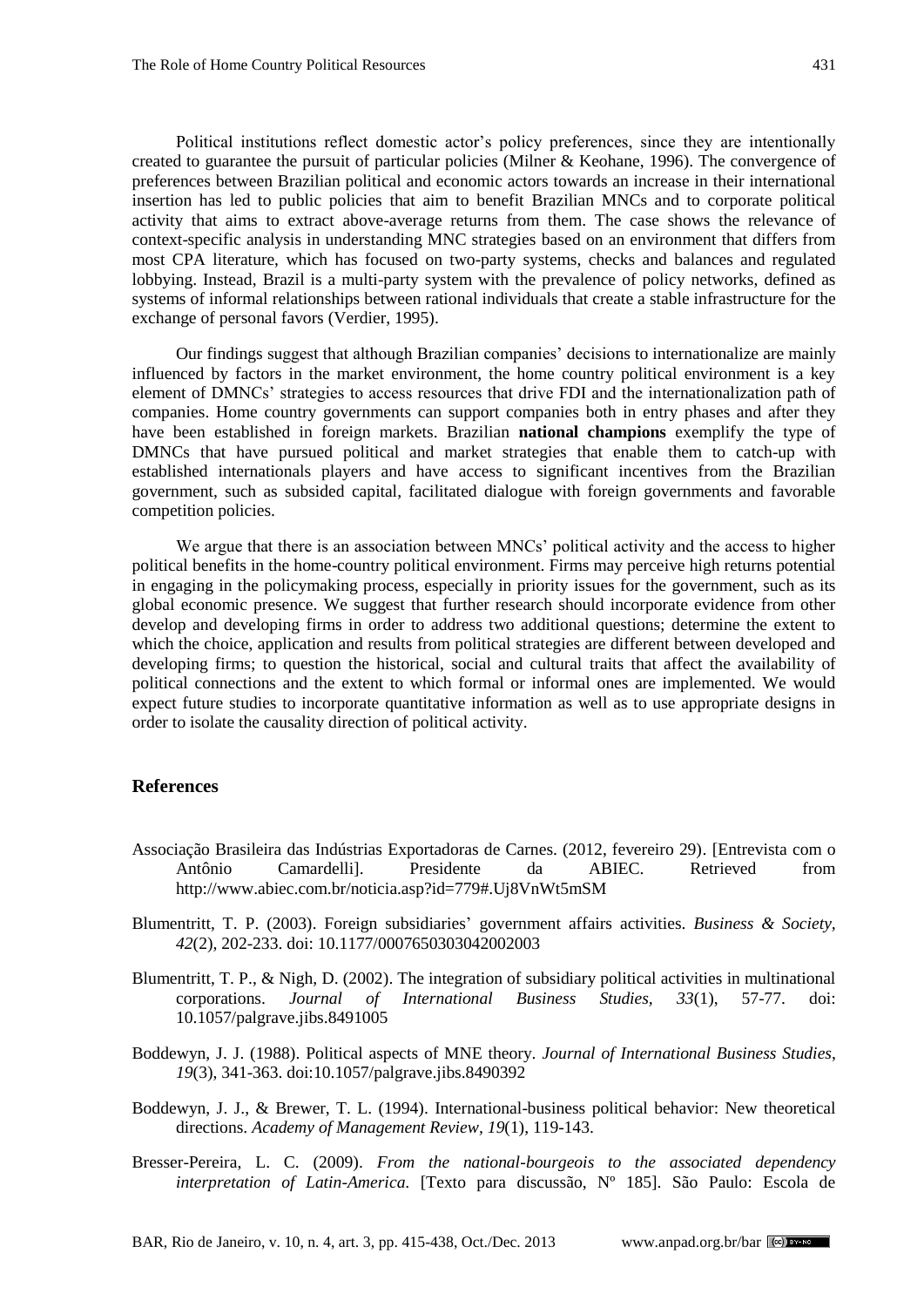Economia de São Paulo da Fundação Getulio Vargas. Retrieved from http://www.bresserpereira.org.br/papers/2009/09.11.From\_the\_national-bourgeois.TD-185.pdf

- <span id="page-18-5"></span>[Caves, R. E. \(1996\).](http://books.google.com.br/books/about/Multinational_Enterprise_and_Economic_An.html?id=U_wS5OmiRaYC&redir_esc=y) *Multinational enterprise and economic analysis*. Cambridge: Cambridge University Press.
- <span id="page-18-14"></span>[Diniz, E. \(2010\).](http://www.journal.ufsc.br/index.php/politica/article/viewArticle/15675.%20doi:%2010.5007/2175-7984.2010v9n17p101) Empresariado industrial, representação de interesses e ação política: trajetória histórica e novas configurações. *Política e Sociedade, 9*(17), 101-121. Retrieved from http://www.journal.ufsc.br/index.php/politica/article/viewArticle/15675. doi: 10.5007/2175- 7984.2010v9n17p101
- <span id="page-18-11"></span>Drago, B., & [Nogueira, M. \(2013\).](http://globalcompetitionreview.com/reviews/46/sections/158/chapters/1808/) Brazil: abuse of dominance. The antitrust review of the Americas 2013. *Global Competition Review*. Retrieved from http://globalcompetitionreview.com/reviews/46/sections/158/chapters/1808/
- <span id="page-18-6"></span>[Dunning, J. H. \(1988\).](http://www.jstor.org/discover/10.2307/154984?uid=3737664&uid=2129&uid=2&uid=70&uid=4&sid=21102662473181) The eclectic paradigm of international production: a restatement and some possible extensions. *Journal of International Business Studies, 19*(1), 1-31. doi: 10.1057/palgrave.jibs.8490372
- <span id="page-18-4"></span>[Etzkowitz, H.,](http://www.sciencedirect.com/science/article/pii/S0048733398000778) & Brisolla, S. N. (1999). Failure and success: the fate of industrial policy in Latin America and South East Asia. *Research Policy, 28*(4), 337–350. doi: 10.1016/S0048- 7333(98)00077-8
- <span id="page-18-8"></span>[Fleury, A., & Fleury, M. T.](http://www.sciencedirect.com/science/article/pii/S0925527309001984) L. (2009). Understanding the strategies of late-movers in international manufacturing. *International Journal of Production Economics, 122*(1), 340-350.
- <span id="page-18-9"></span>[Fleury, A., & Fleury, M. T. L. \(2011\).](http://www.amazon.com/Brazilian-Multinationals-Internationalization-Afonso-Fleury/dp/0521519489#reader_0521519489) *Brazilian multinationals: competences for internationalization*. Cambridge: Cambridge University Press.
- <span id="page-18-10"></span>[Freitas, T. \(2011\).](http://www1.folha.uol.com.br/fsp/mercado/me1905201121.htm) BNDES paga 28% mais por ação da JBS e põe fim a debêntures. *Folha de São Paulo*. Retrieved from http://www1.folha.uol.com.br/fsp/mercado/me1905201121.htm
- <span id="page-18-3"></span>[Gammeltoft, P., Pradhan, J. P., & Goldstein, A. \(2010\).](http://www.emeraldinsight.com/journals.htm?articleid=1871243&show=html) Emerging multinationals: home and host country determinants and outcomes. *International Journal of Emerging Markets, 5*(3/4), 254- 265. doi: 10.1108/17468801011058370
- <span id="page-18-2"></span>[Garret, G.,](http://www.jstor.org/discover/10.2307/2706921?uid=3737664&uid=2129&uid=2&uid=70&uid=4&sid=21102662473181) & Lange, P. (1995). Internationalization, institutions and political change. *International Organization, 49*(4), 627-655. doi: 10.1017/S0020818300028460
- <span id="page-18-0"></span>[Goldstein, A., Bonaglia, F., & Mathews, J. \(2006\).](http://www.oecd.org/dev/36317032.pdf) *Accelerated internationalization by emerging multinationals: the case of white goods*. Retrieved from http://www.oecd.org/dev/36317032.pdf
- <span id="page-18-12"></span>[Hay, C. \(1999\).](http://books.google.co.uk/books/about/The_Political_Economy_of_New_Labour.html?id=STP_N36oaZwC) *The political economy of new labour: labouring under false pretences?*. Manchester: Manchester University Press.
- <span id="page-18-1"></span>[Henisz, W. J. \(2000\).](http://jleo.oxfordjournals.org/content/16/2/334.short) The institutional environment for multinational investment. *Journal of Law, Economics, and Organization, 16*(2), 334-364. doi: 10.1093/jleo/16.2.334
- <span id="page-18-7"></span>[Henisz, W. J., & Williamson, O. E. \(1999\).](http://www.degruyter.com/view/j/bap.1999.1.issue-3/bap.1999.1.3.261/bap.1999.1.3.261.xml) Comparative economic organization-within and between countries. *Business and Politics, 1*(3), 261-278. doi: 10.1515/bap.1999.1.3.261
- <span id="page-18-13"></span>[Henisz, W. J., & Zelner, B. A. \(2005\).](https://www.google.com.br/url?sa=t&rct=j&q=&esrc=s&frm=1&source=web&cd=1&cad=rja&ved=0CCsQFjAA&url=https%3A%2F%2Fmgmt.wharton.upenn.edu%2Ffiles%2F%3Fwhdmsaction%3Dpublic%3Amain.file%26fileID%3D3777&ei=QhpDUunQOoW89gT8rYGQCg&usg=AFQjCNGuHWVeb02ZtYKgWZuLAFqD) Legitimacy, interest group pressures, and change in emergent institutions: the case of foreign investors and host country governments. *The Academy of Management Review, 30*(2), 361-382. doi: 10.5465/AMR.2005.16387892
- <span id="page-18-15"></span>[Hillman, A. J. \(2005\).](http://jom.sagepub.com/content/31/3/464.abstract) Politicians on the board of directors: do connections affect the bottom line? *Journal of Management, 31*(3), 464-481. doi: 10.1177/0149206304272187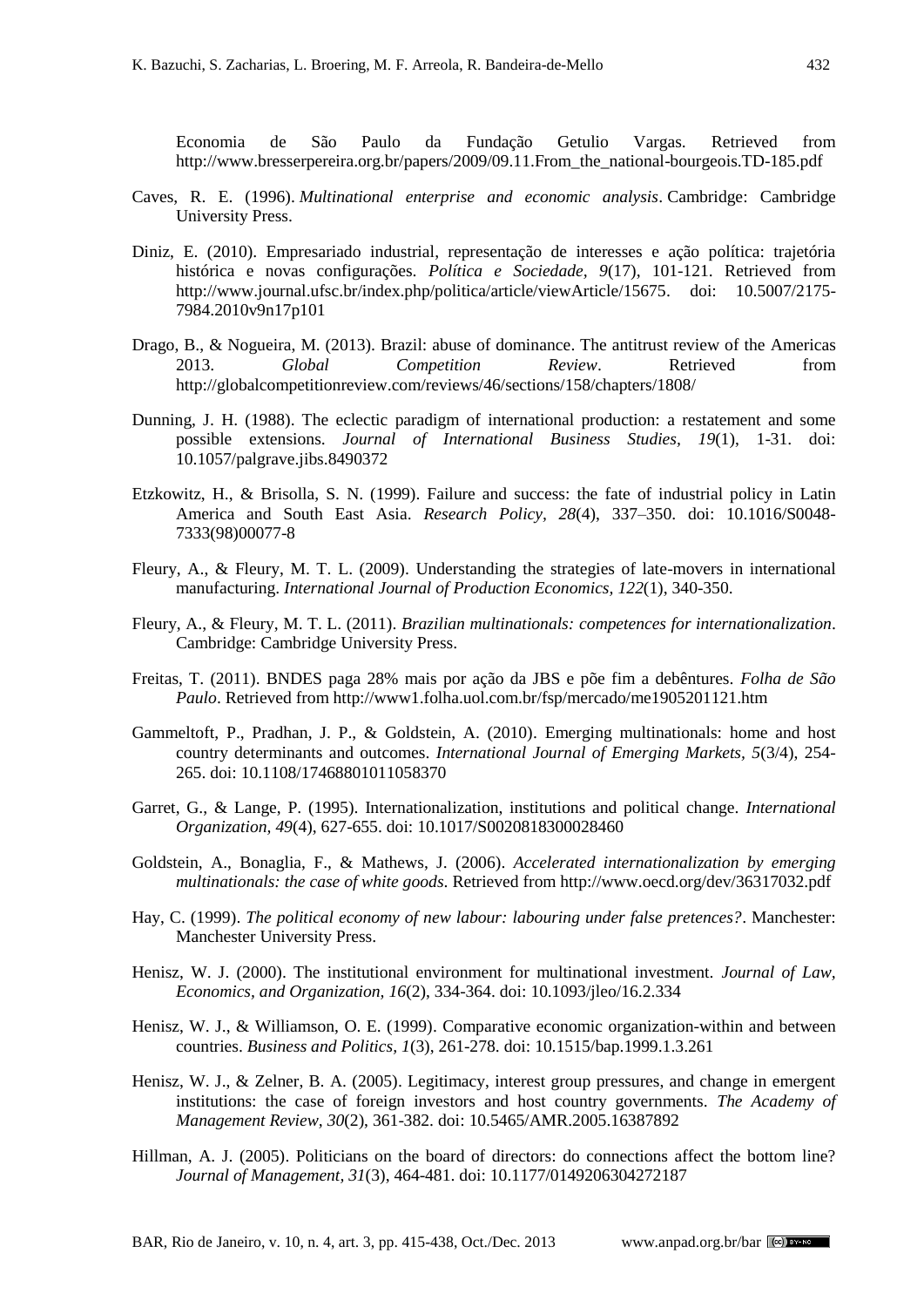- <span id="page-19-5"></span>[Hillman, A. J., & Hitt, M. A. \(1999\).](http://amr.aom.org/content/24/4/825.abstract) Corporate political strategy formulation: a model of approach, participation, and strategy decisions. *Academy of Management Review, 24*(4), 825-842. doi: 10.5465/AMR.1999.2553256
- <span id="page-19-0"></span>[Holburn, G. L. F., & Zelner, B. A. \(2010\).](http://onlinelibrary.wiley.com/doi/10.1002/smj.860/abstract) Political capabilities, policy risk, and international investment strategy: evidence from the global electric power generation industry. *Strategic Management Journal, 31*(12), 1290-1315. doi: 10.1002/smj.860
- <span id="page-19-14"></span>[JBS. \(n.d.\).](http://jbss.infoinvest.com.br/static/ptb/diretoria-executiva-e-conselho-fiscal.asp) *Diretoria executiva e conselho fiscal*. Retrieved from http://jbss.infoinvest.com.br/static/ptb/diretoria-executiva-e-conselho-fiscal.asp
- <span id="page-19-3"></span>[Lall, S. \(1983\).](#page-19-3) *The third world multinationals: the spread of third world enterprises*. Chichester: J. Wiley & Sons.
- <span id="page-19-6"></span>[Langley, A. \(1999\).](http://www.jstor.org/discover/10.2307/259349?uid=3737664&uid=2129&uid=2&uid=70&uid=4&sid=21102662699211) Strategies for theorizing from process data. *Academy of Management Review, 24*(4), 691-710. doi: 10.2307/259349
- <span id="page-19-2"></span>[Luo, Y. \(2004\).](http://www.sciencedirect.com/science/article/pii/S1075425304000559) A coopetition perspective of MNC–host government relations. *Journal of International Management, 10*(4), 431-451. doi: 10.1016/j.intman.2004.08.004
- <span id="page-19-1"></span>[Marcus, A., Kaufman, A., &](#page-19-1) Beam D. (1987). *The pursuit of corporate advantage and the quest for social legitimacy*. New York: Business Strategy and Public Policy.
- <span id="page-19-11"></span>Milner, [H., & Keohane, R. \(1996\).](#page-19-11) Internationalization and domestic politics: an introduction. In R. Keohane & H. Milner (Eds.), *Internationalization and domestic politics* (pp. 3-25). New York: Cambridge Univ. Press.
- <span id="page-19-4"></span>[Murtha, T. P., & Lenway, S. A. \(1994\).](http://onlinelibrary.wiley.com/doi/10.1002/smj.4250151008/abstract) Country capabilities and the strategic state: how national political institutions affect multinational corporations' strategies. *Strategic Management Journal, 15*(S2), 113-129. doi: 10.1002/smj.4250151008
- <span id="page-19-8"></span>O [Banco Nacional de Desenvolvimento. \(n.d.\).](http://www.bndes.gov.br/SiteBNDES/bndes/bndes_pt/Institucional/BNDES_Transparente/Consulta_as_operacoes_do_BNDES/) *Consulta às operações do BNDES*. Retrieved from http://www.bndes.gov.br/SiteBNDES/bndes/bndes\_pt/Institucional/BNDES\_Transparente/Cons ulta\_as\_operacoes\_do\_BNDES/
- <span id="page-19-13"></span>O [Banco Nacional de Desenvolvimento. \(2009b, dezembro 23\).](http://www.bndes.gov.br/SiteBNDES/bndes/bndes_pt/Institucional/Sala_de_Imprensa/Noticias/2009/Industria/20091223_JBS.html) *A BNDESPAR subscreverá até US\$ 2 bilhões de debêntures da JBS*. Retrieved from http://www.bndes.gov.br/SiteBNDES/bndes/bndes\_pt/Institucional/Sala\_de\_Imprensa/Noticias/ 2009/Industria/20091223\_JBS.html
- <span id="page-19-12"></span>O [Banco Nacional de Desenvolvimento. \(2009a, setembro 16\).](http://www.bndes.gov.br/SiteBNDES/bndes/bndes_pt/Institucional/Sala_de_Imprensa/Comunicados/2009/meioambiente/20090916_setor_proteina_animal.html) *Setor de proteína animal*. Retrieved from http://www.bndes.gov.br/SiteBNDES/bndes/bndes\_pt/Institucional/Sala\_de\_Imprensa/Comunic ados/2009/meioambiente/20090916\_setor\_proteina\_animal.html
- <span id="page-19-9"></span>[O Banco Nacional de Desenvolvimento.](http://www.bndes.gov.br/SiteBNDES/export/sites/default/bndes_pt/Galerias/Arquivos/empresa/download/RelatAdmBPAR1211.pdf) (2011). *BNDES Participações S.A. – BNDESPAR: Relatório da administração*. Retrieved from http://www.bndes.gov.br/SiteBNDES/export/sites/default/bndes\_pt/Galerias/Arquivos/empresa/ download/RelatAdmBPAR1211.pdf
- <span id="page-19-7"></span>[O Estado de São Paulo. \(2010a, agosto 3\).](http://www.estadao.com.br/noticias/impresso,os-riscos-do-tesouro-nos-emprestimos-ao-bndes,589687,0.htm) *Os riscos do Tesouro nos empréstimos ao BNDES. Economia & Negócios*. Retrieved from http://www.estadao.com.br/noticias/impresso,os-riscosdo-tesouro-nos-emprestimos-ao-bndes,589687,0.htm
- <span id="page-19-10"></span>[O Estado de São Paulo. \(2010b, dezembro 1\).](http://blogs.estadao.com.br/vox-publica/2010/12/01/veja-o-ranking-das-220-empresas-que-mais-contribuiram-para-a-campanha-de-dilma/) *Veja o ranking das 220 empresas que mais doaram para a campanha de Dilma. Política*. Retrieved from http://blogs.estadao.com.br/voxpublica/2010/12/01/veja-o-ranking-das-220-empresas-que-mais-contribuiram-para-a-campanhade-dilma/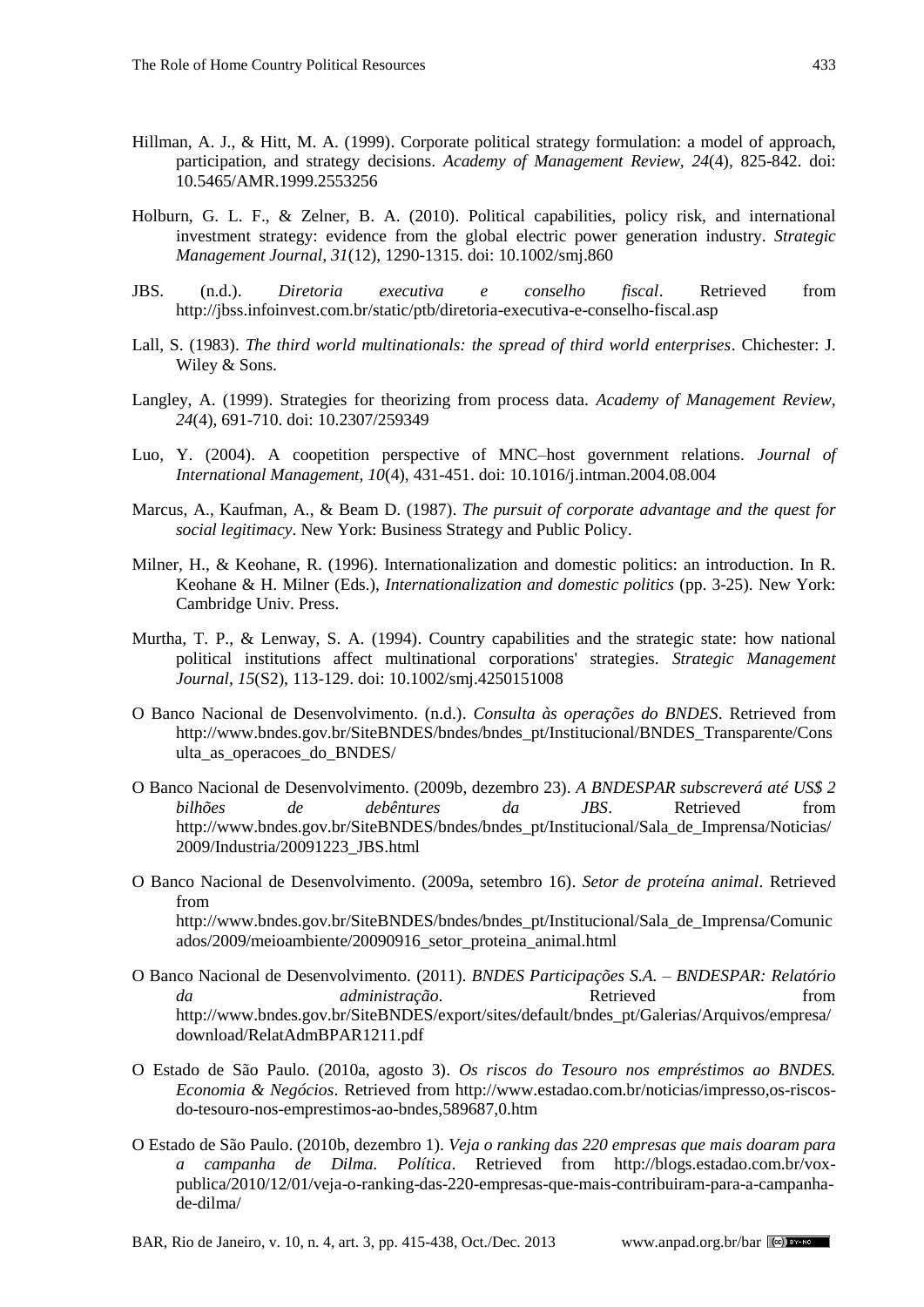<span id="page-20-15"></span>[Onis, J. de](http://www.jstor.org/discover/10.2307/20049733?uid=3737664&uid=2129&uid=2&uid=70&uid=4&sid=21102662699211) (2000). Brazil's new capitalism. *Foreign Affairs, 79*(3), 107-119.

- <span id="page-20-11"></span>[Pearce, J.](#page-20-11) L. (2001). *Organization and management in the embrace of government*. Mahwah, NJ: Lawrence Erlbaum.
- <span id="page-20-0"></span>[Ramamurti, R. \(2012\).](http://onlinelibrary.wiley.com/doi/10.1002/gsj.1025/abstract) What is really different about emerging market multinationals? *Global Strategy Journal, 2*(1), 41–47. doi: 10.1002/gsj.1025
- <span id="page-20-5"></span>[Rasiah, R., Gammeltoft, P., & Jiang, Y. \(2010\).](http://www.emeraldinsight.com/journals.htm?articleid=1871247) Home government policies for outward FDI from emerging economies: lessons from Asia. *International Journal of Emerging Markets, 5*(3/4), 333-357. doi: 10.1108/17468801011058415
- <span id="page-20-8"></span>[Ring, P. S., & Van de Ven, A. H. \(1992\).](http://onlinelibrary.wiley.com/doi/10.1002/smj.4250130702/abstract) Structuring cooperative relationships between organizations. *Strategic Management Journal, 13*(7), 483–498. doi: 10.1002/smj.4250130702
- <span id="page-20-4"></span>[Sargent, J., & Ghaddar, S. \(2001\).](http://www.tandfonline.com/doi/abs/10.1300/J140v02n03_05#preview) International success of business groups as an indicator of national competitiveness. *Latin American Business Review, 2*(3/4), 97-121. doi: 10.1300/J140v02n03\_05
- <span id="page-20-3"></span>[Schneider, B. R., & Soskice, D. \(2009\).](http://www.tandfonline.com/doi/abs/10.1080/03085140802560496?journalCode=reso20#preview) Inequality in developed countries and Latin America: coordinated, liberal and hierarchical systems. *Economy and Society, 38*(1), 17-52. doi:10.1080/03085140802560496
- <span id="page-20-6"></span>[Shapiro, I. \(1994\).](#page-20-6) *Pathologies of rational choice theory: a critique of applications in political science*. New Haven: Yale University Press.
- <span id="page-20-9"></span>The Economist. [\(2010, August 5\).](http://www.economist.com/node/16748990) *Brazil's development bank: Nest egg or serpent's egg? the economist.* Retrieved from http://www.economist.com/node/16748990
- <span id="page-20-14"></span>[Toledo, J. R. \(2010\).](http://blogs.estadao.com.br/vox-publica/2010/12/01/veja-o-ranking-das-220-empresas-que-mais-contribuiram-para-a-campanha-de-dilma/) Veja o ranking das 220 empresas que mais doaram para a campanha de Dilma [Web log post]. Retrieved from http://blogs.estadao.com.br/vox-publica/2010/12/01/veja-oranking-das-220-empresas-que-mais-contribuiram-para-a-campanha-de-dilma
- <span id="page-20-13"></span>[Transparência Brasil. \(2008, outubro\).](http://www.asclaras.org.br/@index.php?ano=2008) *Quem financia quem nas eleições. Doadores a candidatos* [Ás Claras]. Retrieved from http://www.asclaras.org.br/@index.php?ano=2008
- <span id="page-20-12"></span>[Transparência Brasil. \(2010, outubro\).](http://www.asclaras.org.br/@index.php?ano=2010) *Quem financia quem nas eleições. Doadores a candidatos* [Ás Claras]. Retrieved from http://www.asclaras.org.br/@index.php?ano=2010
- <span id="page-20-1"></span>[United Nations Conference on Trade and Development.](http://www.unctad-docs.org/files/UNCTAD-WIR2011-Full-en.pdf) (2011). *World investment report 2011. Nonequity modes of international production and development*. Retrieved from http://www.unctaddocs.org/files/UNCTAD-WIR2011-Full-en.pdf
- <span id="page-20-2"></span>[United Nations Conference on Trade and Development. \(2012\).](http://www.unctad-docs.org/files/UNCTAD-WIR2012-Full-en.pdf) *World investment report 2012. Towards a new generation of investment policies*. Retrieved from http://www.unctaddocs.org/files/UNCTAD-WIR2012-Full-en.pdf
- <span id="page-20-10"></span>Valor Multinacionais [Brasileiras. \(2011, setembro\).](http://www.revistavalor.com.br/home.aspx?pub=3&edicao=4) *Valor Econômico*, Ano 4 (4). Retrieved from http://www.revistavalor.com.br/home.aspx?pub=3&edicao=4
- <span id="page-20-16"></span>[Verdier, D. \(1995\).](http://cps.sagepub.com/content/28/1/3.abstract) The politics of public aid to private industry: the role of policy networks. *Comparative Political Studies, 28*(1), 3–42. doi: 10.1177/0010414095028001001
- <span id="page-20-7"></span>[Witt, M. A., & Lewin, A. Y. \(2007\).](http://www.palgrave-journals.com/jibs/journal/v38/n4/abs/8400285a.html) Outward foreign direct investment as escape response to home country institutional constraints. *Journal of International Business Studies, 38*(4), 579-594. doi: 10.1057/palgrave.jibs.8400285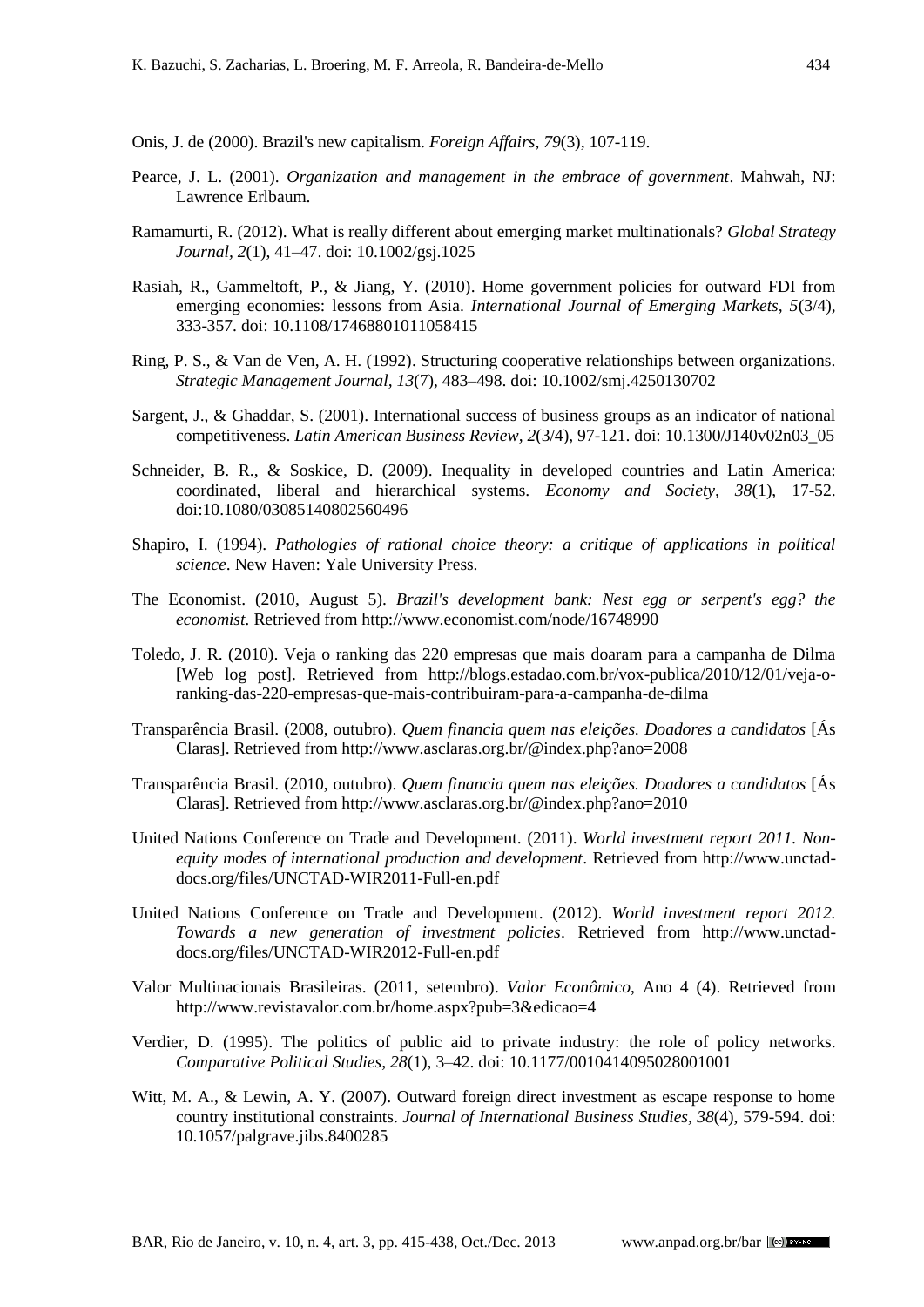<span id="page-21-0"></span>Wright, M., [Filatotchev, I., Hoskisson, R.](http://onlinelibrary.wiley.com/doi/10.1111/j.1467-6486.2005.00487.x/abstract?systemMessage=Wiley+Online+Library+will+be+unavailable+for+approximately+4+hours+between+09%3A00+EDT+and+14%3A00+EDT+on+Saturday%2C+28+September+2013+as+we+make+upgrades+to+improv) E., & Peng, M. W. (2005). Strategic research in emerging economies: challenging the conventional wisdom. *Journal of Management Studies, 42*(1), 1-33. doi: 10.1111/j.1467-6486.2005.00487.x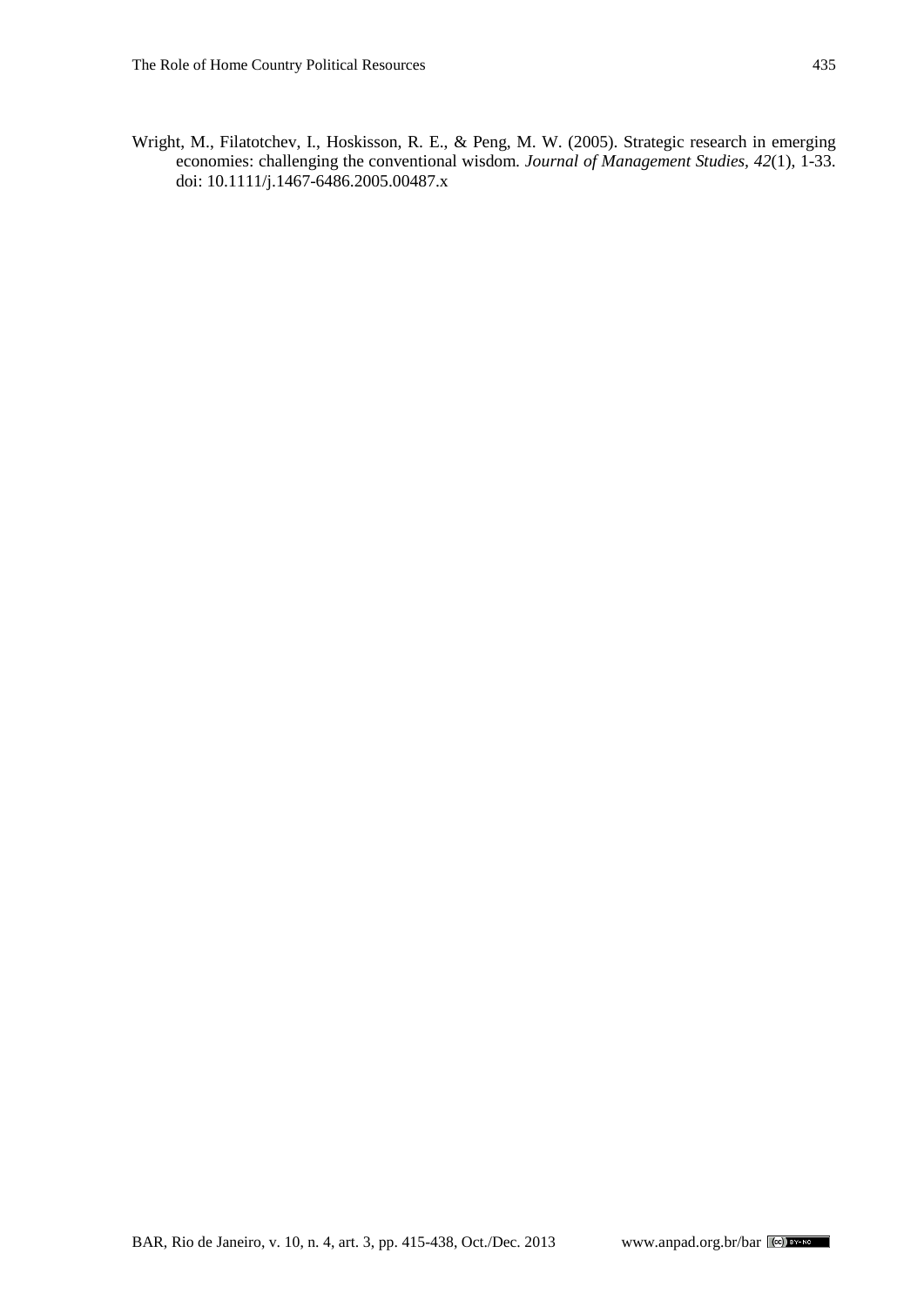## **ANNEX A**

## **Evidences**

| <b>Evidence</b>                                                                                                                                                                                                                                                                                            | <b>Source</b>                                                                                              | <b>Type</b>                                                                         |
|------------------------------------------------------------------------------------------------------------------------------------------------------------------------------------------------------------------------------------------------------------------------------------------------------------|------------------------------------------------------------------------------------------------------------|-------------------------------------------------------------------------------------|
| "The motivation for our<br>international expansion came,<br>amongst other factors, from our<br>industry, which is at a favorable<br>moment in the country"                                                                                                                                                 | *Interview with the Director of the<br>company A (translation produced by<br>authors)                      | Favorable Regulation and<br>Legislation                                             |
| "As resources to help our<br>internationalization, JBS sought out<br>capital from an IPO as well as<br>Bandespar"                                                                                                                                                                                          | *Interview with the Director of the<br>company A (translation produced by<br>authors)                      | <b>Personal Connection</b>                                                          |
| "In the case of BNDES the bank<br>was oriented to support acquisitions<br>abroad"                                                                                                                                                                                                                          | *Interview with the Director of the<br>company A (translation produced by internationalization<br>authors) | Supply of subsidized resources for                                                  |
| "For our merger with Bertim $&$<br>Pilgrim's Pride the combined<br>operation had a contribution from<br>BNDES of about US\$2 billion"                                                                                                                                                                      | *Interview with the Director of the<br>company A (translation produced by<br>authors)                      | Personal Connections: Supply of<br>subsidized resources for<br>internationalization |
| "Without the contribution from<br>BNDES this transaction would have<br>not been possible, or would have<br>been slower"                                                                                                                                                                                    | *Interview with the Director of the<br>company A (translation produced by<br>authors)                      | Supply of subsidized resources for<br>internationalization                          |
| In terms of the Policy for Productive BNDES (2009a)<br>Development (PDP in Portuguese)<br>BNDES chose the meat sector as a<br>priority for the consolidation and<br>internationalization processes                                                                                                         |                                                                                                            | <b>Industry Association</b>                                                         |
| <b>BNDESPAR</b> will provide<br>guarantees for a 100% of bonds<br>issued by JBS, exchangeable into<br>Brazilian Depositary Receipts of<br>JBS in the USA or alternatively<br>exchangeable into JBS shares in<br>case JBS USA decides not to open<br>its capital. This should occur by<br>December 31, 2010 | <b>BNDES</b> (2009b)                                                                                       | Personal Connection: Supply of<br>subsidized resources for<br>internationalization  |
| Given the fact that the IPO did not<br>go through, BNDES converts all<br>bonds for shares in JBS Brazil, with<br>its participation going from 17% to<br>31%                                                                                                                                                | Freitas (2011)                                                                                             | Personal Connection to<br>Government's shareholder<br>participation                 |
| JBS Board - Until August 2012:<br>Marcus Vinicius Pratini de Moraes<br>(Minister, founder of FUNCEX,<br>member of the Advisory Board at<br>BM&F, president of ABIEC); Peter<br>Dvorsak (BNDES, BNDESPAR);<br>Umberto Conti (FUNCEF, Special<br>Advisor to the President)                                   | $JBS$ (n. d.)                                                                                              | Board composed of ex-politicians<br>and former officials from state<br>enterprises  |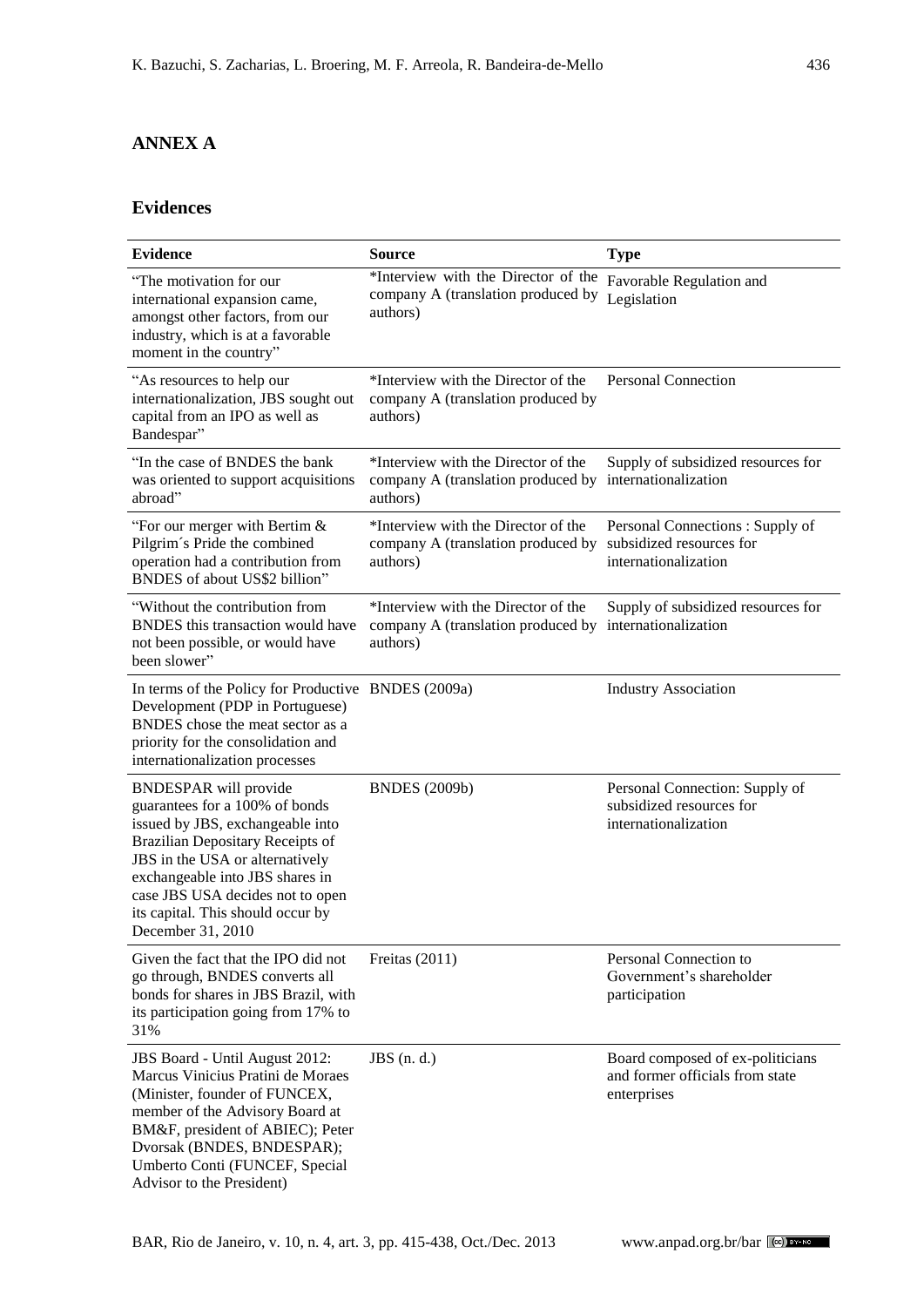| Membership in associations:<br>ABRAFRIGO - associação<br>brasileira de frigoríficos; ABIEC -<br>associação brasileira de industries<br>exportadoras de carne (the President<br>is the director of business strategy<br>for JBS, Antônio Jorge Camardelli)                                                  | Associação Brasileira das Indústrias<br>Exportadoras de Carnes (2012)                 | <b>Industry Association / Personal</b><br>Connection |
|------------------------------------------------------------------------------------------------------------------------------------------------------------------------------------------------------------------------------------------------------------------------------------------------------------|---------------------------------------------------------------------------------------|------------------------------------------------------|
| JBS was the largest single donor to<br>Dilma's 2010 Presidential campaign                                                                                                                                                                                                                                  | Transparência Brasil. (2008, 2010)                                                    | Financial Donations to political<br>parties          |
| (INTERVIEWER) "The difference<br>in the organizational structure of<br><b>JBS</b> in Brazil and the US responds<br>to differences in the ways in which<br>government relations are<br>implemented in both countries?"<br>(INTERVIEWEE) "Yes, although<br>we know that everyone does<br>lobbying in Brazil" | *Interview with the Director of the<br>company A (translation produced by<br>authors) | Personal Connection                                  |

**Note**. \*company A is a fictitious name. Company A was interviewed by the authors in August, 2011.